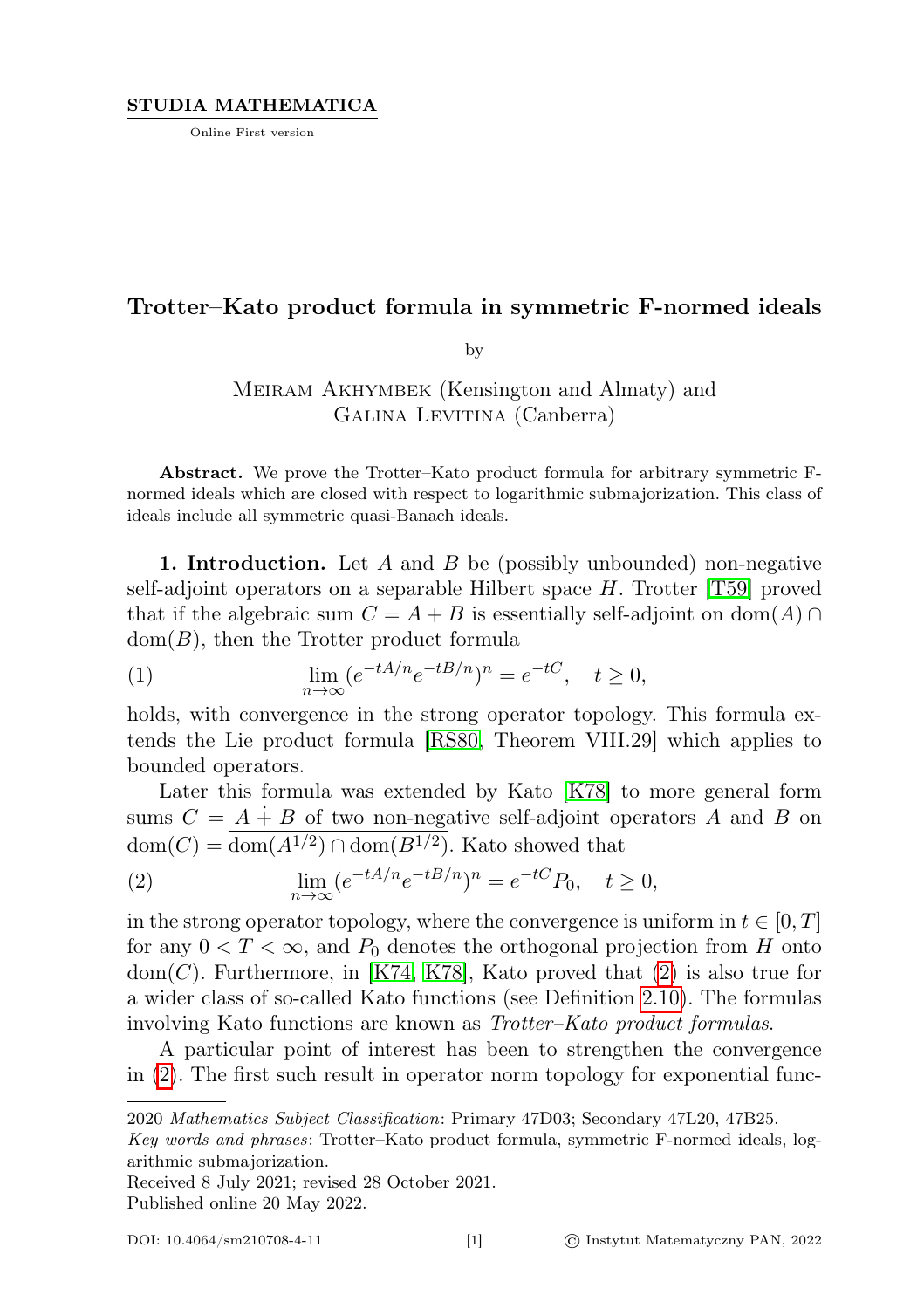tions was proved by Rogava [\[R93\]](#page-23-4), assuming that the algebraic sum  $C =$  $A+B$  is self-adjoint on  $dom(C) = dom(A) \subseteq dom(B)$ . He proved that there exists a constant  $Const > 0$  such that

$$
\|(e^{-tA/n}e^{-tB/n})^n - e^{-tC}\|_{\infty} \le \frac{\text{Const} \cdot \log(n)}{\sqrt{n}}, \quad n \ge 2,
$$

uniformly in  $t \in [0, T]$ ,  $0 < T < \infty$ , where  $\|\cdot\|_{\infty}$  is the operator norm.

In [\[NZ99\]](#page-23-5), Neidhardt and Zagrebnov considered the same problem replacing the strong operator convergence in the Trotter–Kato product formula by operator norm convergence. They proved the Trotter–Kato product formula for sums of two non-negative self-adjoint operators.

The first attempt of lifting strong operator convergence in the Trotter product formula to trace norm convergence was made by Zagrebnov [\[Z88\]](#page-23-6). He proved the Trotter product formula for some classes of Gibbs semigroups, the ones which belong to the trace class ideal. In [\[NZ90,](#page-23-7) [NZa90\]](#page-23-8), Neidhardt and Zagrebnov proved that the Trotter–Kato product formula holds in the trace class norm when A or B generates a self-adjoint Gibbs semigroup.

First results concerning some symmetric (quasi-)normed ideals were obtained by Hiai [\[H97\]](#page-23-9), where the Trotter product formula was proved in the Schatten ideals  $\mathcal{L}_p(H)$  for  $0 < p < \infty$  assuming that  $e^{-A} \in \mathcal{L}_p(H)$ . Hiai conjectured that the Trotter–Kato product formula holds in any fully symmetric ideal of compact operators (see [\[H97,](#page-23-9) Problem 3.16]). Later, in [\[NZa99\]](#page-23-10) (see also [\[Za19,](#page-24-0) Chapter 6]), Neidhardt and Zagrebnov confirmed this conjecture by showing that the Trotter–Kato product formula holds in the norm of any fully symmetric normed ideal  $\mathcal{L}_{\phi}(H)$  of compact operators away from  $t_0 > 0$ if the so-called Kac operator (the transfer matrix)  $e^{-tB/2}e^{-tA}e^{-tB/2}$  belongs to this ideal for some  $t = t_0$ , i.e.,

(3) 
$$
\lim_{n \to \infty} (e^{-tA/n}e^{-tB/n})^n = e^{-tC}P_0,
$$

$$
\lim_{r \to \infty} (e^{-tB/2r}e^{-tA/r}e^{-tB/2r})^r = e^{-tC}P_0,
$$

where the limit is in the norm of the fully symmetric normed ideal. Moreover, they proved similar formulas for the whole class of Kato functions, and additionally that the functions  $f(\cdot), g(\cdot)$  and operators A, B are interchangeable in their respective formulas. Later, in [\[Z19\]](#page-24-1), the convergence of the Trotter– Kato product formula was proved for the Dixmier ideal  $\mathcal{M}_{1,\infty}(H)$ .

In this paper, using the methods from [\[NZa99\]](#page-23-10) and the notion of the closedness of an ideal with respect to logarithmic submajorization, we extend the results of Hiai [\[H97\]](#page-23-9) and Neidhardt and Zagrebnov [\[NZa99\]](#page-23-10) (see, e.g., Examples [2.4](#page-3-0) and [3.8\)](#page-17-0). Namely, we prove the Trotter–Kato product formula in an arbitrary symmetric F-normed ideal which is closed with respect to logarithmic submajorization (see Theorem [3.6\)](#page-16-0). This class of ideals includes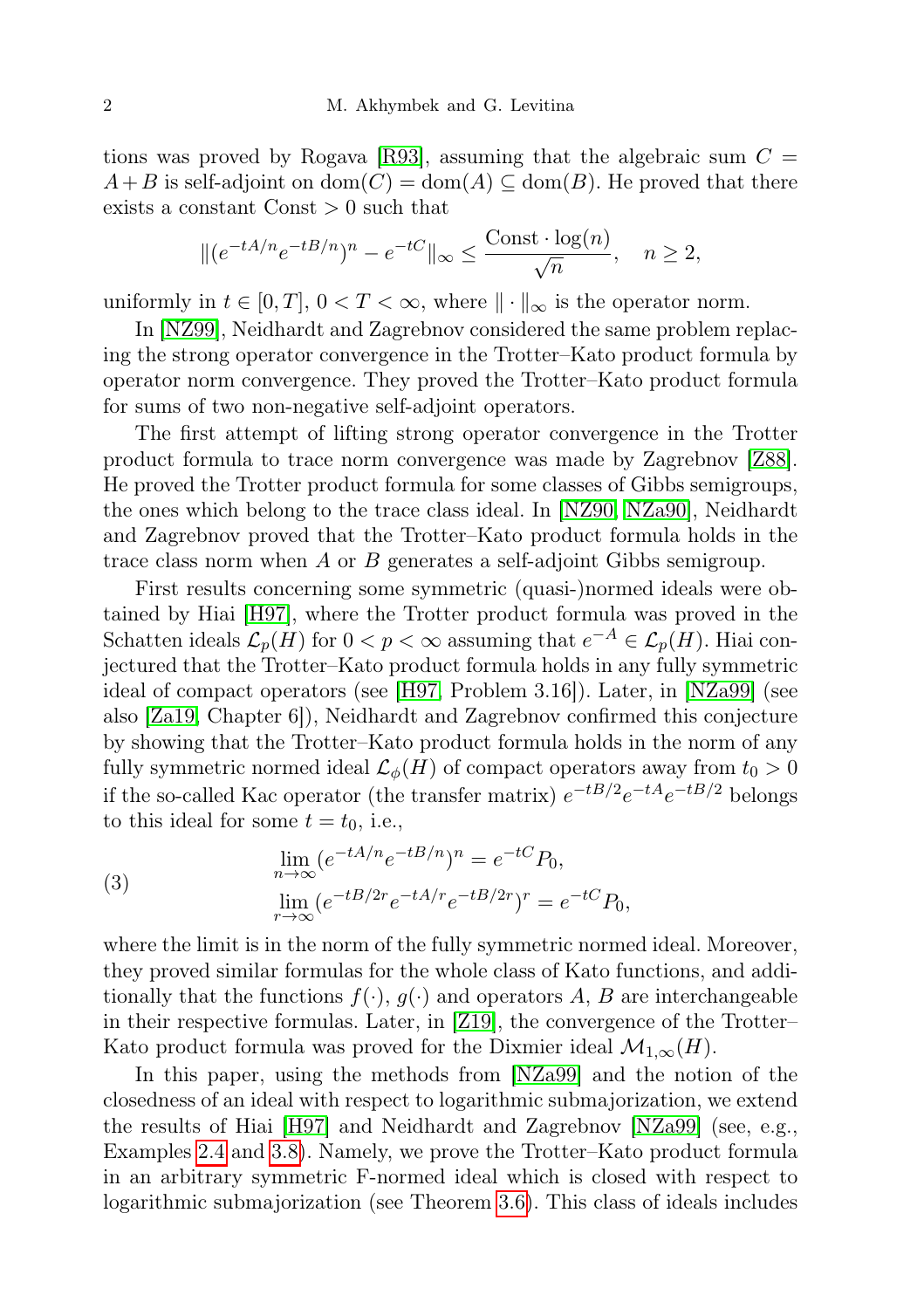all symmetric quasi-Banach ideals, so that the Trotter–Kato product formula holds in any such ideal. We also consider error bounds for such formulas and show some examples similar to [\[NZa99,](#page-23-10) Theorem 5.1] (see Proposition [4.3](#page-19-0) and Corollary [4.4\)](#page-21-0).

The paper is organized as follows. In Section 2, we present necessary preliminaries and notions and in Section 3 we prove our main result, the convergence of the Trotter–Kato product formula in symmetric F-normed ideals. Finally, in Section 4 we investigate error bounds for such product formulas and present some examples where they can be computed directly.

**2. Preliminaries.** Let H be a separable Hilbert space and  $\mathcal{L}(H)$  be the  $C^*$ -algebra of all bounded linear operators on  $H$  equipped with the uniform norm  $\|\cdot\|_{\infty}$ . Denote by  $\mathcal{L}_{\infty}(H)$  the ideal of all compact operators on H and for any  $X \in \mathcal{L}_{\infty}(H)$  denote by  $\{s_j(X)\}_{j\geq 1}$  the singular values of the operator X, i.e. the eigenvalues  $\{\lambda_j(|X|)\}_{j\geq 1}$  of the operator  $|X| = (X^*X)^{1/2}$ arranged in decreasing order, and counting multiplicities. If  $\{e_i\}_{i\geq 1}$  is an orthonormal basis in H, then, for any bounded sequence  $a = \{a_i\}_{i \geq 1}$ , we can define the diagonal operator diag $(a) = \sum_{j\geq 1} a_j \langle \cdot, e_j \rangle e_j$  on H. In the following we use Const to denote a positive constant which may vary from line to line, and we denote the integer and fractional parts of a real number  $r \in \mathbb{R}_+$  by  $[r]$  and  $\{r\}$ , respectively. For bounded operators  $\{X_n\}_{n\geq 1}$  and X, we denote by s-lim<sub>n→∞</sub>  $X_n = X$  the convergence of the sequence  $\{X_n\}_{n\geq 1}$ to an operator  $X$  in the strong operator topology.

## 2.1. Symmetric F-normed ideals and logarithmic submajorization. We recall the definition of F-norm.

<span id="page-2-1"></span>DEFINITION 2.1. Let  $\Omega$  be a linear space over  $\mathbb{C}$ . A function  $\|\cdot\|$  from  $\Omega$ to  $[0, \infty)$  is called an F-norm if for any  $x, y \in \Omega$  the following conditions hold:

(i)  $||x|| \geq 0$ , and  $||x|| = 0 \Leftrightarrow x = 0$ ;

- (ii)  $\|\alpha x\| \leq \|x\|$  for any  $\alpha \in \mathbb{C}$  such that  $|\alpha| \leq 1$ ;
- <span id="page-2-0"></span>(iii)  $\lim_{\alpha \to 0} ||\alpha x|| = 0;$
- (iv)  $||x + y|| \le ||x|| + ||y||$ .

The couple  $(\Omega, \|\cdot\|)$  is called an *F-normed space*. Note that if  $\|\cdot\|$  is an F-norm on  $\Omega$ , then it induces a vector topology which is metrizable [\[KPR84,](#page-23-11) Chapter 1, and conversely, if  $\Omega$  is metrizable then it can be equipped with an F-norm (see e.g. [\[K69,](#page-23-12) Chapter 3], [\[KPR84,](#page-23-11) Chapter 1]). In particular, any quasi-normed space is an F-normed space [\[KPR84,](#page-23-11) Chapter 1, Section 3].

Remark 2.2. To avoid confusion we do not use the notion of F-space for complete F-normed spaces, since the notion of F-space often refers to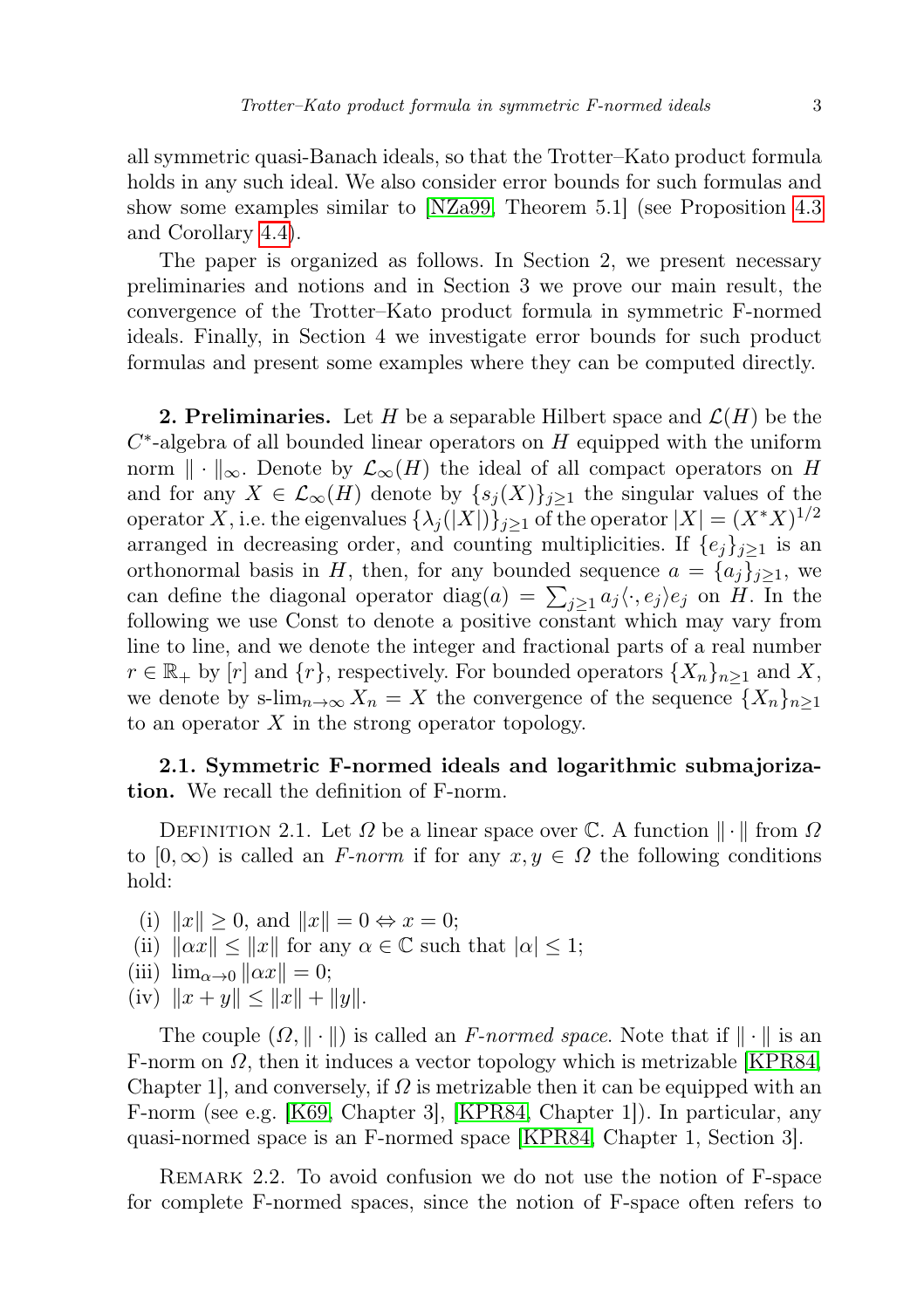complete metrizable locally convex spaces. In this paper, we do not assume any local convexity.

We now define symmetric F-normed ideals.

DEFINITION 2.3. Let  $\mathcal{I}(H)$  be a two-sided ideal in  $\mathcal{L}(H)$  equipped with an F-norm  $\|\cdot\|_{\mathcal{I}}$ . We say that  $\mathcal{I}(H)$  is a symmetric F-normed ideal if  $X \in \mathcal{I}(H)$ ,  $Y \in \mathcal{L}(H)$  and  $s_j(Y) \leq s_j(X)$  for any  $j \in \mathbb{N}$  imply that  $Y \in \mathcal{I}(H)$  and  $||Y||_{\mathcal{I}} \leq ||X||_{\mathcal{I}}$ . When  $|| \cdot ||_{\mathcal{I}}$  is a (quasi-)norm, we say that  $\mathcal{I}(H)$  is symmetric (quasi-)normed ideal.

<span id="page-3-0"></span>EXAMPLE 2.4. (i) ([\[DSZ16,](#page-23-13) Section 4]) A simple example of a complete symmetric F-normed ideal is the trace class ideal  $\mathcal{L}_1(H)$  equipped with the functional

$$
||X||_{\log} := \sum_{k=1}^{\infty} \log(1 + s_k(X)), \quad X \in \mathcal{L}_1(H).
$$

(ii) ([\[LSZ13,](#page-23-14) Example 1.2.6]) Another important example is the weak- $l_p$ ideal  $\mathcal{L}_{p,\infty}(H)$  for  $0 < p < \infty$ , defined as

$$
\mathcal{L}_{p,\infty}(H) := \left\{ X \in \mathcal{L}_{\infty}(H) : \sup_{k \ge 1} k^{1/p} s_k(X) < \infty \right\}
$$

equipped with

$$
||X||_{p,\infty} := \sup_{k \ge 1} k^{1/p} s_k(X), \quad X \in \mathcal{L}_{p,\infty},
$$

which is a symmetric Banach ideal for  $1 < p < \infty$  (a symmetric quasi-Banach ideal for  $0 < p \le 1$ ). It is well known that  $\mathcal{L}_{p,\infty}(H)$  fails to be normable for  $0 < p \le 1$  (see, for example, [\[P09,](#page-23-15) p. 210] and [\[H66,](#page-23-16) pp. 259–260]). Hence, the class of ideals considered in this paper contains some important examples beyond the results of [\[H97\]](#page-23-9) and [\[NZa99\]](#page-23-10).

(iii) Now we present an example of a symmetric F-normed ideal which cannot be equipped with an equivalent quasi-norm. Let  $\{t_k\}_{k>1}$  be a sequence of positive numbers such that  $t_1$  is an arbitrary positive number and  $t_n$  is a positive solution of the equation  $t_n^2 + t_n = t_{n-1}^2$  for each  $n \ge 2$ . Define a function  $M(t)$  on  $[0, \infty)$  by

$$
M(t) = \begin{cases} \frac{t^2(t^2+t)}{t_{2k}^2}, & t_{2k+1} \le t < t_{2k}, \, k \ge 1, \\ t_{2k+1}^2, & t_{2k+2} \le t < t_{2k+1}, \, k \ge 0, \\ t^2, & t \ge t_1, \end{cases}
$$
\n
$$
M(0) = 0.
$$

Then the Orlicz sequence space  $l^M$ , defined as

$$
l^{M} = \left\{ x = \{x_{n}\}_{n\geq 1} \in l_{\infty} : \sum_{n=1}^{\infty} M(x_{n}) < \infty \right\}
$$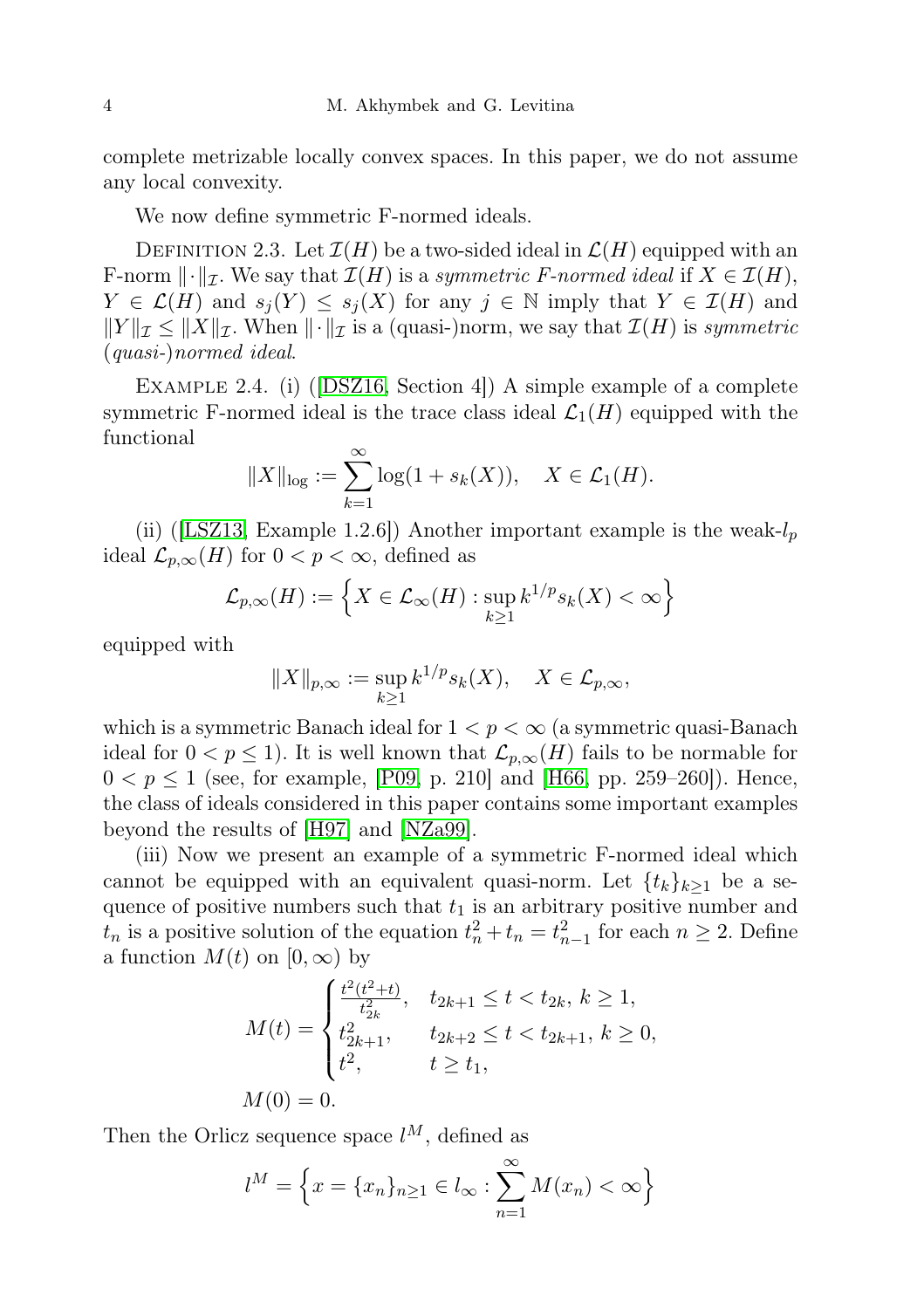equipped with

$$
||x||_{l^M} = \inf \left\{ \varepsilon > 0 : \sum_{n=1}^{\infty} M(x_n/\varepsilon) < \varepsilon \right\},\
$$

is a complete F-normed Calkin sequence space (for details, see [\[R59,](#page-23-17) Section 4], [\[MO58,](#page-23-18) Theorem 2] and [\[LSZ13,](#page-23-14) Section 2.4]). Moreover, as shown in [\[R59,](#page-23-17) Section 4] the function  $M$  does not satisfy condition (b) of [R59, Theo-rem 1]. Hence, by [\[R59,](#page-23-17) Theorem 1], the space  $l^M$  is not locally bounded, that is, it cannot be equipped with an equivalent quasi-norm (see e.g. [\[KPR84,](#page-23-11) Chapter I.3] or [\[K69,](#page-23-12) Chapter 3, Section 15.10]). Passing to operator ideals, [\[HLS17,](#page-23-19) Theorem 3.8] guarantees that the corresponding Orlicz ideal

$$
\mathcal{L}^M := \left\{ X \in \mathcal{L}_\infty(H) : s(X) := \{ s_n(X) \}_{n \ge 1} \in l^M \right\}
$$

equipped with

$$
||X||_{\mathcal{L}^M} = \inf \left\{ \varepsilon > 0 : \sum_{n=1}^{\infty} M(s_n(X)/\varepsilon) < \varepsilon \right\}, \quad X \in \mathcal{L}^M,
$$

is a complete symmetric F-normed ideal which cannot be equipped with a quasi-norm (since otherwise the corresponding sequence space  $l^M$  would be quasi-normed too [\[HLS17,](#page-23-19) Theorem 3.9]).

For convenience, we assume that  $||U||_{\mathcal{I}} = ||U||_{\infty}$  for any rank-one operator from  $\mathcal{L}(H)$ . As in the case of symmetric normed ideals (see e.g. [\[GK69,](#page-23-20) Chapter III, Paragraph 2]) one can show that any F-norm is unitarily invariant and  $||X^*||_{\mathcal{I}} = ||X||_{\mathcal{I}}$ . Note that since  $s_i(XY) \leq ||X||_{\infty} s_i(Y) =$  $s_j(||X||_{\infty}Y)$  for all  $j \in \mathbb{N}, X \in \mathcal{L}(H)$  and  $Y \in \mathcal{I}(H)$ , it follows that

(4) 
$$
||XY||_{\mathcal{I}} \le ||||X||_{\infty}Y||_{\mathcal{I}} \le |||X||_{\infty}|||Y||_{\mathcal{I}},
$$

where the second inequality follows from the repeated use of the triangle inequality and  $\lceil \cdot \rceil$  denotes the ceiling function.

For any  $X, Y \in \mathcal{L}_{\infty}(H)$  we say that Y is logarithmically submajorized by X (denoted by  $Y \prec \prec_{\log} X$ ) if

<span id="page-4-3"></span>
$$
\prod_{j=1}^k s_j(Y) \le \prod_{j=1}^k s_j(X), \quad \forall k \in \mathbb{N}.
$$

<span id="page-4-1"></span>DEFINITION 2.5. A symmetric F-normed ideal  $\mathcal{I}(H)$  is said to be *closed* with respect to logarithmic submajorization if

- <span id="page-4-2"></span>(i)  $X \in \mathcal{I}(H)$ ,  $Y \in \mathcal{L}(H)$  and  $Y \prec \prec_{\text{log}} X$  imply that  $Y \in \mathcal{I}(H)$ ;
- <span id="page-4-0"></span>(ii) there is a constant  $C_{\mathcal{I}} > 0$  such that  $||Y||_{\mathcal{I}} \leq C_{\mathcal{I}} ||X||_{\mathcal{I}}$  for any  $X, Y \in$  $\mathcal{I}(H)$  with  $Y \prec \prec_{\text{log}} X$ .

We note that our definition of closedness with respect to logarithmic submajorization is stronger than that in [\[SZ14,](#page-23-21) Definition 6] and includes an inequality for the F-norm [\(ii\)](#page-4-0) of Definition [2.5.](#page-4-1)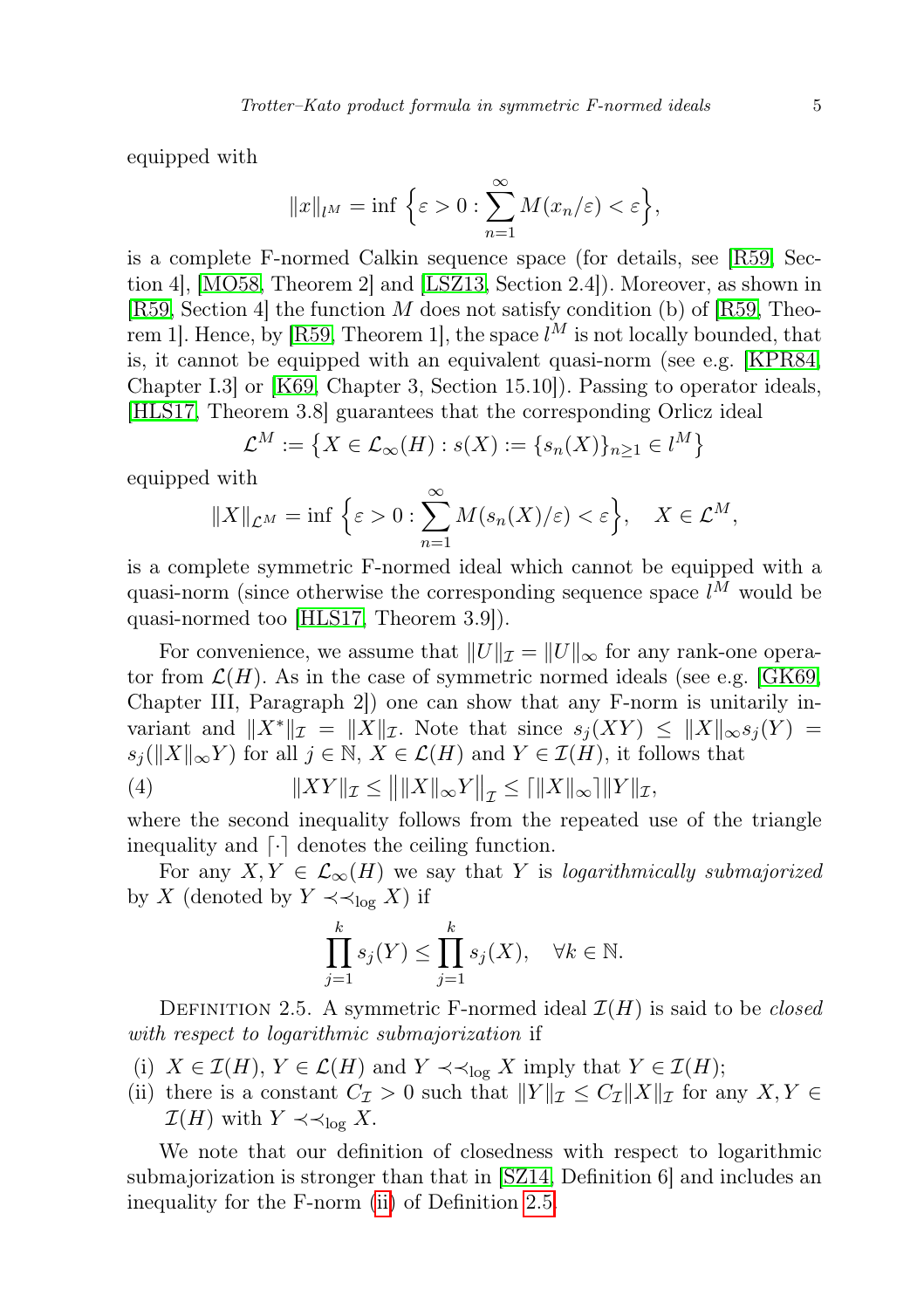<span id="page-5-1"></span>REMARK 2.6. If  $(\mathcal{I}(H), \|\cdot\|_{\mathcal{I}})$  is a symmetric quasi-Banach ideal, then  $\mathcal{I}(H)$  is closed with respect to logarithmic submajorization. Indeed, by [\[K98,](#page-23-22) Proposition 3.2], any symmetric quasi-Banach ideal is geometrically stable, i.e., if  $X \in \mathcal{I}(H)$ , then

diag
$$
(s_j(X))
$$
  
 := diag $(s_1(X), (s_1(X)s_2(X))^{1/2}, \ldots, (s_1(X) \cdots s_j(X))^{1/j}, \ldots) \in \mathcal{I}(H)$ ,

<span id="page-5-0"></span>and

(5) 
$$
\|\overline{\text{diag}}(s_j(X))\|_{\mathcal{I}} \leq \text{Const } \|X\|_{\mathcal{I}}
$$

for some constant Const > 0 depending only on the modulus of concavity of the quasi-norm. Furthermore, by [\[SZ14,](#page-23-21) Lemma 35], any geometrically stable ideal satisfies condition [\(i\)](#page-4-2) of Definition [2.5.](#page-4-1) Since  $s_j(Y) \leq (\prod_{k=1}^j s_k(Y))^{1/j}$ ,  $j \geq 1$ , the symmetry of the quasi-norm  $\|\cdot\|_{\mathcal{I}}$  and [\(5\)](#page-5-0) imply that

$$
||Y||_{\mathcal{I}} \le ||\text{diag}(s_j(Y))||_{\mathcal{I}} \le ||\text{diag}(s_j(X))||_{\mathcal{I}} \le \text{Const} ||X||_{\mathcal{I}}
$$

provided that  $Y \prec \prec_{\text{log}} X$ . Thus, condition [\(ii\)](#page-4-0) of Definition [2.5](#page-4-1) is satisfied too.

However, Remark [2.6](#page-5-1) is no longer true for a general symmetric F-normed ideal (even when the ideal  $(\mathcal{I}(H), \|\cdot\|_{\mathcal{I}})$  is complete). To demonstrate this we present the following example.

Example 2.7. Consider the ideal of trace class operators

$$
\mathcal{L}_1(H) = \Big\{ X \in \mathcal{L}_\infty(H) : \sum_{j=1}^\infty s_j(X) < \infty \Big\},
$$

and the functional  $\|\cdot\|_{\log \log}$  defined as

$$
||X||_{\text{log log}} = \sum_{j=1}^{\infty} \log(1 + \log(1 + s_j(X))), \quad \forall X \in \mathcal{L}(H).
$$

One can easily show that  $\|\cdot\|_{\log \log}$  is finite on  $\mathcal{L}_1(H)$ . Futhermore, an ar-gument similar to [\[DSZ16,](#page-23-13) Lemma 4.1] shows that  $(\mathcal{L}_1(H), \|\cdot\|_{\log \log})$  is a symmetric F-normed ideal, which is complete. From the fact that any quasi-Banach ideal is closed with respect to logarithmic submajorization (see Re-mark [2.6\)](#page-5-1) we know that  $\mathcal{L}_1(H)$  satisfies condition [\(i\)](#page-4-2) of Definition [2.5,](#page-4-1) i.e.  $Y \prec \prec_{\log} X$ ,  $X \in \mathcal{L}_1(H)$  implies  $Y \in \mathcal{L}_1(H)$ . For any  $n \in \mathbb{N}$  consider the finite-rank operators

$$
Y_n = \text{diag}(\underbrace{e^n, \dots, e^n}_{n \text{ times}}, 0, \dots), \quad X_n = \text{diag}(e^{n^2}, \underbrace{1, \dots, 1}_{n-1 \text{ times}}, 0, \dots).
$$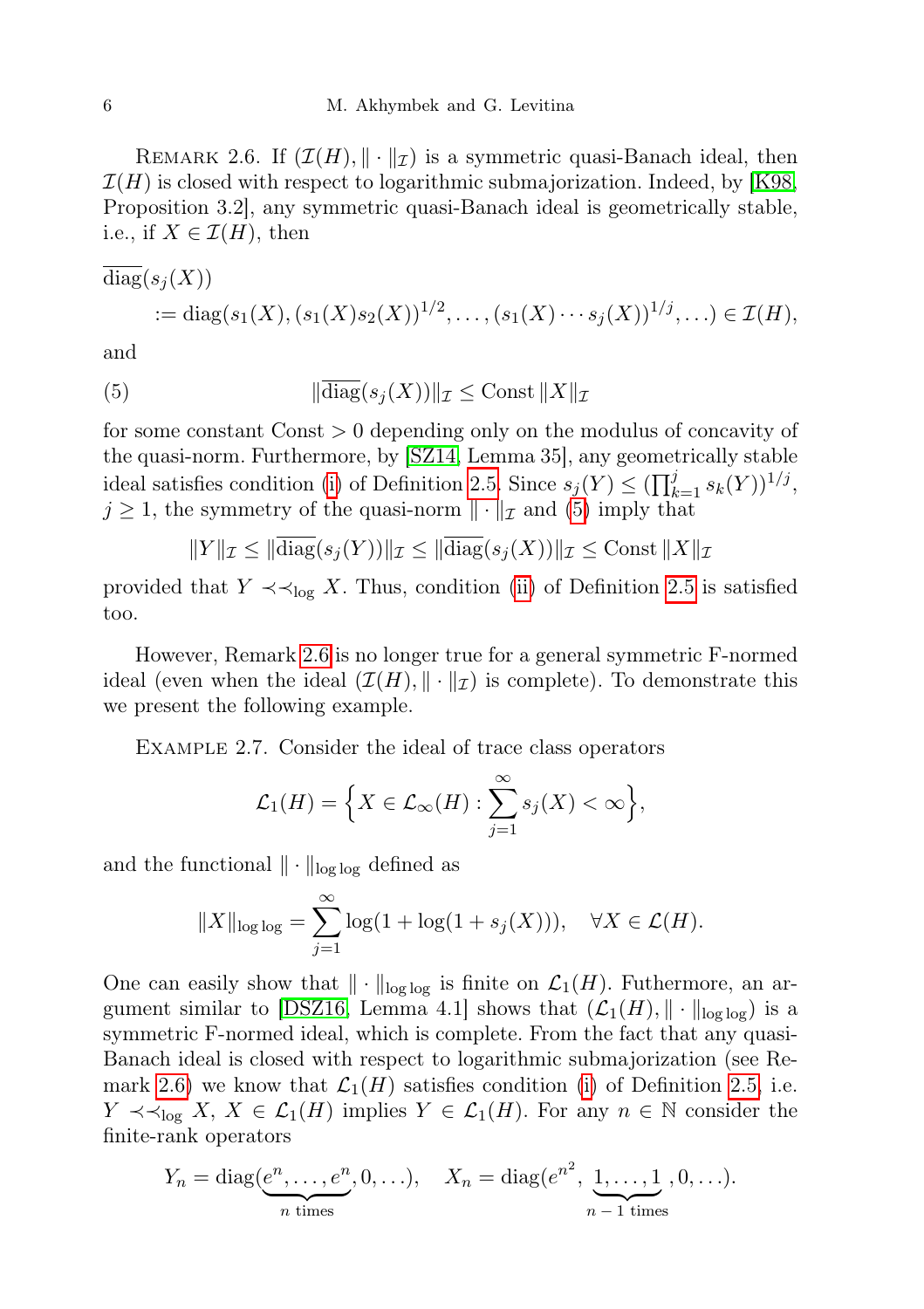It is easy to see that  $Y_n \prec \prec_{\log} X_n$ ,  $n \in \mathbb{N}$ , and

$$
\frac{||Y_n||_{\text{log log}}}{||X_n||_{\text{log log}}} = \frac{n \cdot \log(1 + \log(1 + e^n))}{\log(1 + \log(1 + e^{n^2})) + (n - 1)\log(1 + \log(2))} \to \infty, \quad n \to \infty.
$$

Therefore, there is no constant  $C_{\mathcal{I}} > 0$  such that  $||Y_n||_{\log \log} \leq C_{\mathcal{I}} ||X_n||_{\log \log}$ for all  $n \in \mathbb{N}$ .

We recall two lemmas that we shall use.

<span id="page-6-1"></span>LEMMA 2.8 ([\[NZa99,](#page-23-10) Lemma 2.5]). Let  $X, X_0, Y, Y_0$  be non-negative selfadjoint compact operators such that  $X^r \leq X_0$  and  $Y^r \leq Y_0$  for some  $r \geq 1$ . Then

(6) 
$$
(Y^{1/2}XY^{1/2})^r \prec \text{log } Y_0^{1/2}X_0Y_0^{1/2}.
$$

<span id="page-6-2"></span>LEMMA 2.9 ( $[H95, Theorem 2.3]$  $[H95, Theorem 2.3]$ ). Let X and Y be non-negative selfadjoint operators on a separable Hilbert space H and let  $Z = X + Y$  be their form sum. Then

$$
e^{-tZ} \prec \prec_{\log} (e^{-tY/2r}e^{-tX/r}e^{-tY/2r})^r, \quad t \ge 0.
$$

2.2. Kato functions and the Trotter–Kato product formula. Next we recall the definition of Kato functions and dominated Kato functions.

<span id="page-6-0"></span>DEFINITION 2.10. [\[NZa99\]](#page-23-10) A Borel measurable function  $f$  defined on  $[0, \infty)$  is called a *Kato function* if

$$
0 \le f(x) \le 1, \quad f(0) = 1, \quad f'(0) = -1.
$$

A Kato function f is called regular if  $0 \le \sup_{s \in [x,\infty)} f(s) < 1$  for  $x > 0$  and

$$
\lim_{x \to \infty} \frac{\sup_{0 \le s \le x} s f(s)}{x} = 0.
$$

For example, the exponential function  $f(x) = e^{-x}$ ,  $x \ge 0$ , is a regular Kato function.

DEFINITION 2.11. [\[NZa99\]](#page-23-10) Let  $f^D : [0, \infty) \to [0, \infty)$  be a Borel measurable function. A Kato function f is said to be *dominated* by  $f^D$  if for any  $x \geq 0$  and  $0 < q \leq 1$  one has

$$
f(qx)^{1/q} \le f^D(x).
$$

Let  $A$  and  $B$  be (possibly unbounded) non-negative self-adjoint operators on a separable Hilbert space  $H$ . Throughout this paper we denote by  $C = A \dot{+} B$  the form sum of A and B which is well-defined on  $H_0 =$  $\overline{\text{dom}(A^{1/2}) \cap \text{dom}(B^{1/2})}$ . Denote by  $P_0$  the orthogonal projection from H onto  $H_0$ . Let  $E_C(\cdot)$  be the spectral measure of the operator C. Now, following [\[NZa99\]](#page-23-10), we define the notion of convergence of the Trotter–Kato product formula.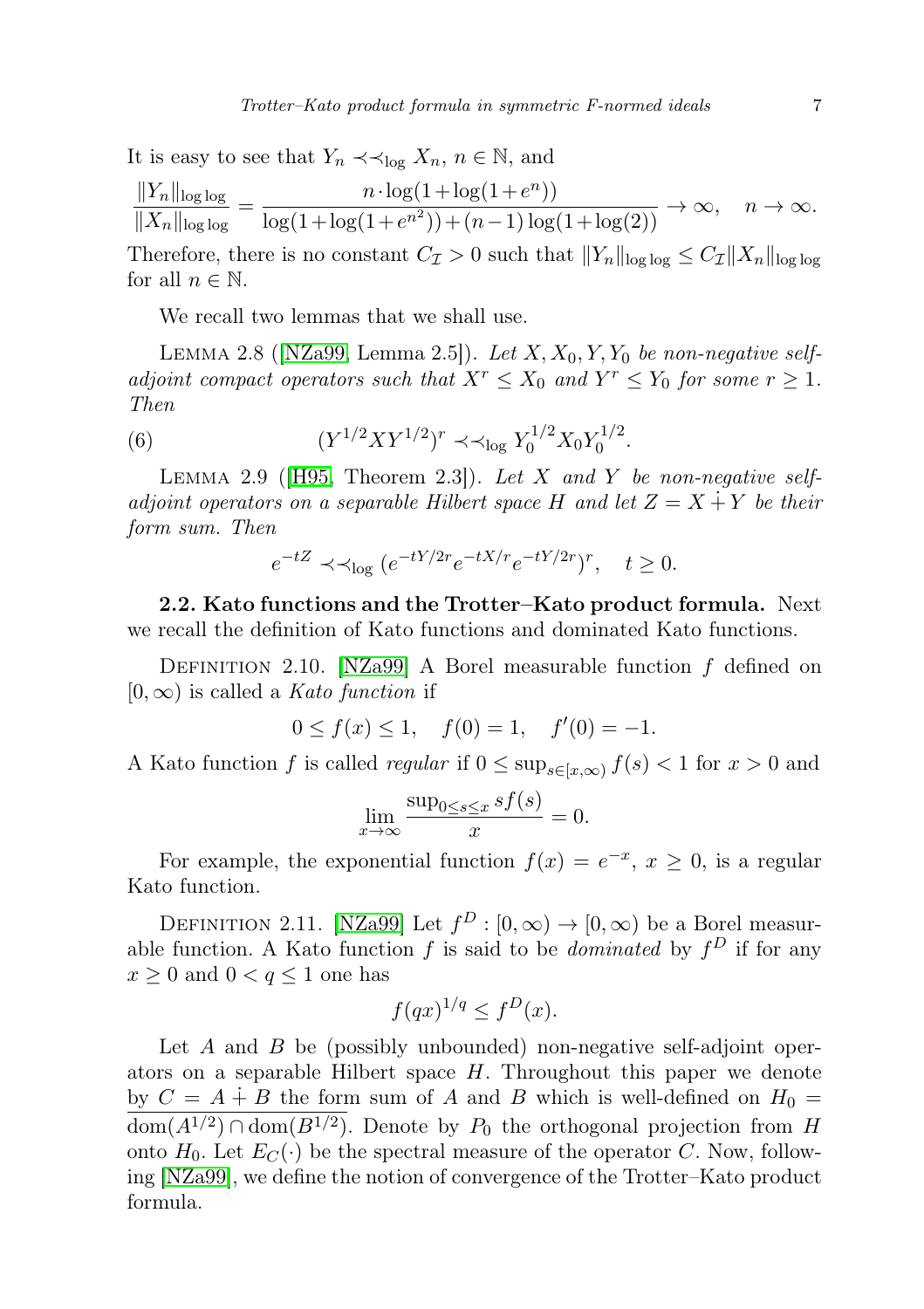<span id="page-7-0"></span>DEFINITION 2.12. Let operators  $A, B$  and their form sum C be as above. Let also f, g be Kato functions and  $(\mathcal{I}(H), \|\cdot\|_{\mathcal{I}})$  be a symmetric F-normed ideal of compact operators. Then we say that

(i) the Trotter–Kato product formula for the family  $\{f(tA)g(tB)\}_{t>0}$  converges locally uniformly away from  $t_0 > 0$  in  $\mathcal{I}(H)$  if for any bounded interval  $[\tau_0, \tau] \subset (t_0, \infty)$  there is a natural number  $n_0 \geq 1$  such that for any  $t \in [\tau_0, \tau]$  and  $n \geq n_0$ ,

$$
e^{-tC} \in \mathcal{I}(H_0), \quad (f(tA/n)g(tB/n))^n \in \mathcal{I}(H),
$$

and we have the convergence

$$
\lim_{n \to \infty} \sup_{t \in [\tau_0, \tau]} \| (f(tA/n)g(tB/n))^n - e^{-tC} P_0 \|_{\mathcal{I}} = 0.
$$

<span id="page-7-2"></span>(ii) the Trotter-Kato product formula for the symmetrized family  $\{g(tB)^{1/2}\}$  $f(tA)g(tB)^{1/2}\}_{t\geq0}$  converges locally uniformly away from  $t_0>0$  in  $\mathcal{I}(H)$ if for any bounded interval  $[\tau_0, \tau] \subset (t_0, \infty)$  there is  $r_0 \geq 1$  such that for any  $t \in [\tau_0, \tau]$  and  $r \ge r_0$ ,

$$
e^{-tC} \in \mathcal{I}(H_0), \quad (g(tB/r)^{1/2}f(tA/r)g(tB/r)^{1/2})^r \in \mathcal{I}(H),
$$

and we have the convergence

$$
\lim_{r \to \infty} \sup_{t \in [\tau_0, \tau]} \| (g(tB/r)^{1/2} f(tA/r)g(tB/r)^{1/2})^r - e^{-tC} P_0 \|_{\mathcal{I}} = 0.
$$

In a similar way, one can define the notion of convergence for the families  ${g(tB)f(tA)}_{t\geq0}$  and  ${f(tA)^{1/2}g(tB)f(tA)^{1/2}}_{t\geq0}$  by exchanging f with g and A with B. Moreover, if the convergence holds for all these families, then we say that the Trotter–Kato product formula converges locally uniformly away from  $t_0 > 0$  in  $\mathcal{I}(H)$  for all families generated by f and g.

When  $\|\cdot\|_{\mathcal{I}}$  is the operator norm  $\|\cdot\|_{\infty}$  we say that the Trotter–Kato product formula converges locally uniformly away from  $t_0 > 0$  in the operator norm.

<span id="page-7-3"></span>3. The Trotter–Kato product formula in symmetric F-normed ideals. In this section we present the main result of this paper. Namely, we prove the convergence of the Trotter–Kato product formula in a symmetric F-normed ideal closed with respect to the logarithmic submajorization. Let f and g be Kato functions. Introduce operator-valued functions  $F(t)$  and  $G(t)$  by setting

<span id="page-7-1"></span>(7) 
$$
F(t) = g(tB)^{1/2} f(tA)g(tB)^{1/2}, \quad t \ge 0,
$$

$$
G(t) = f(tA)^{1/2} g(tB) f(tA)^{1/2}, \quad t \ge 0.
$$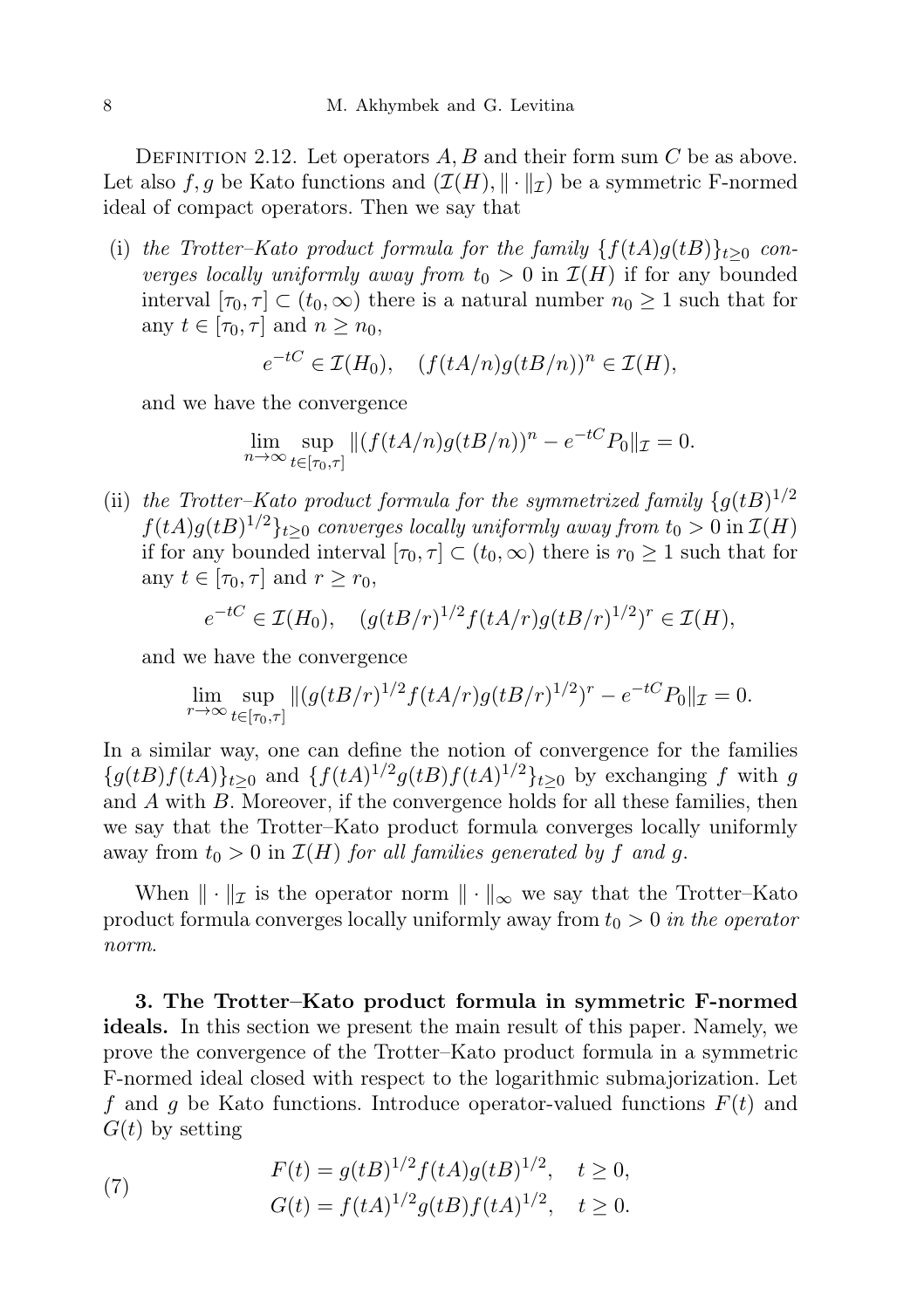First we demonstrate that it is sufficient to consider the convergence of the Trotter–Kato product formula for just one of the families  $\{F(t)\}_t \geq 0$ ,  ${G(t)}_{t\geq0}$ ,  ${f(tA)g(tB)}_{t\geq0}$  and  ${g(tB)f(tA)}_{t\geq0}$ . We start with an extension of the lemma given in [\[NZa99,](#page-23-10) Lemma 2.6] to the case of symmetric F-normed ideals.

<span id="page-8-1"></span>LEMMA 3.1. Let  $X \in \mathcal{I}(H)$ ,  $Y \in \mathcal{L}_{\infty}(H)$  and  $Z \in \mathcal{L}(H)$  be self-adjoint operators, where  $\mathcal{I}(H)$  is a symmetric F-normed ideal in  $\mathcal{L}(H)$ . If  $\{Z(t)\}_{t\geq0}$ is a family of self-adjoint bounded operators such that s- $\lim_{t\to+0} Z(t) = Z$ , then

$$
\lim_{r \to \infty} \sup_{t \in [0,T]} || (Z(t/r) - Z)YX||_{\mathcal{I}} = \lim_{r \to \infty} \sup_{t \in [0,T]} || XY(Z(t/r) - Z) ||_{\mathcal{I}} = 0
$$

for any  $T \in (0, \infty)$ .

*Proof.* Fix  $T \in (0,\infty)$  and  $\varepsilon > 0$ . It is sufficient to prove

$$
\lim_{r \to \infty} \sup_{t \in [0,T]} \|(Z(t/r) - Z)YX\|_{\mathcal{I}} = 0,
$$

since the other equality can be showed by taking adjoints. Since  $Y$  is a compact operator, it can be represented as  $Y = Y_1 + Y_2$ , where  $Y_1$  is a finite-rank operator and  $||Y_2||_{\infty} < \delta$  for a given  $\delta > 0$ . Then, by the triangle inequality,

<span id="page-8-0"></span>(8) 
$$
\sup_{t \in [0,T]} \|(Z(t/r) - Z)YX\|_{\mathcal{I}} \leq \sup_{t \in [0,T]} \|(Z(t/r) - Z)Y_1X\|_{\mathcal{I}} + \sup_{t \in [0,T]} \|(Z(t/r) - Z)Y_2X\|_{\mathcal{I}}.
$$

We consider the two terms on the right hand side of [\(8\)](#page-8-0) separately. Writing  $Y_1 = \sum_{k=1}^m \langle \cdot, \xi_k \rangle \eta_k$  for some  $\{\xi_k\}_{k=1}^m$ ,  $\{\eta_k\}_{k=1}^m \subset H$  and  $m \in \mathbb{N}$ , and using the triangle inequality repeatedly, we have

$$
\sup_{t \in [0,T]} \| (Z(t/r) - Z)Y_1X \|_{\mathcal{I}} \le \sum_{k=1}^m \sup_{t \in [0,T]} \| (Z(t/r) - Z)(\langle \cdot, \xi_k \rangle \eta_k) X \|_{\mathcal{I}}
$$
  

$$
= \sum_{k=1}^m \sup_{t \in [0,T]} \| (Z(t/r) - Z)(\langle \cdot, \xi_k \rangle \eta_k) X \|_{\infty}
$$
  

$$
\le \| X \|_{\infty} \sum_{k=1}^m \sup_{t \in [0,T]} \| (Z(t/r) - Z) \eta_k \|.
$$

Since s-lim<sub>t→∞</sub>  $Z(t) = Z$ , there exist  $r_k \in \mathbb{R}$ ,  $k = 1, \ldots, m$ , such that

$$
\sup_{t\in[0,T]}\| (Z(t/r_k)-Z)\eta_k\| < \frac{\varepsilon}{2m\|X\|_{\infty}}.
$$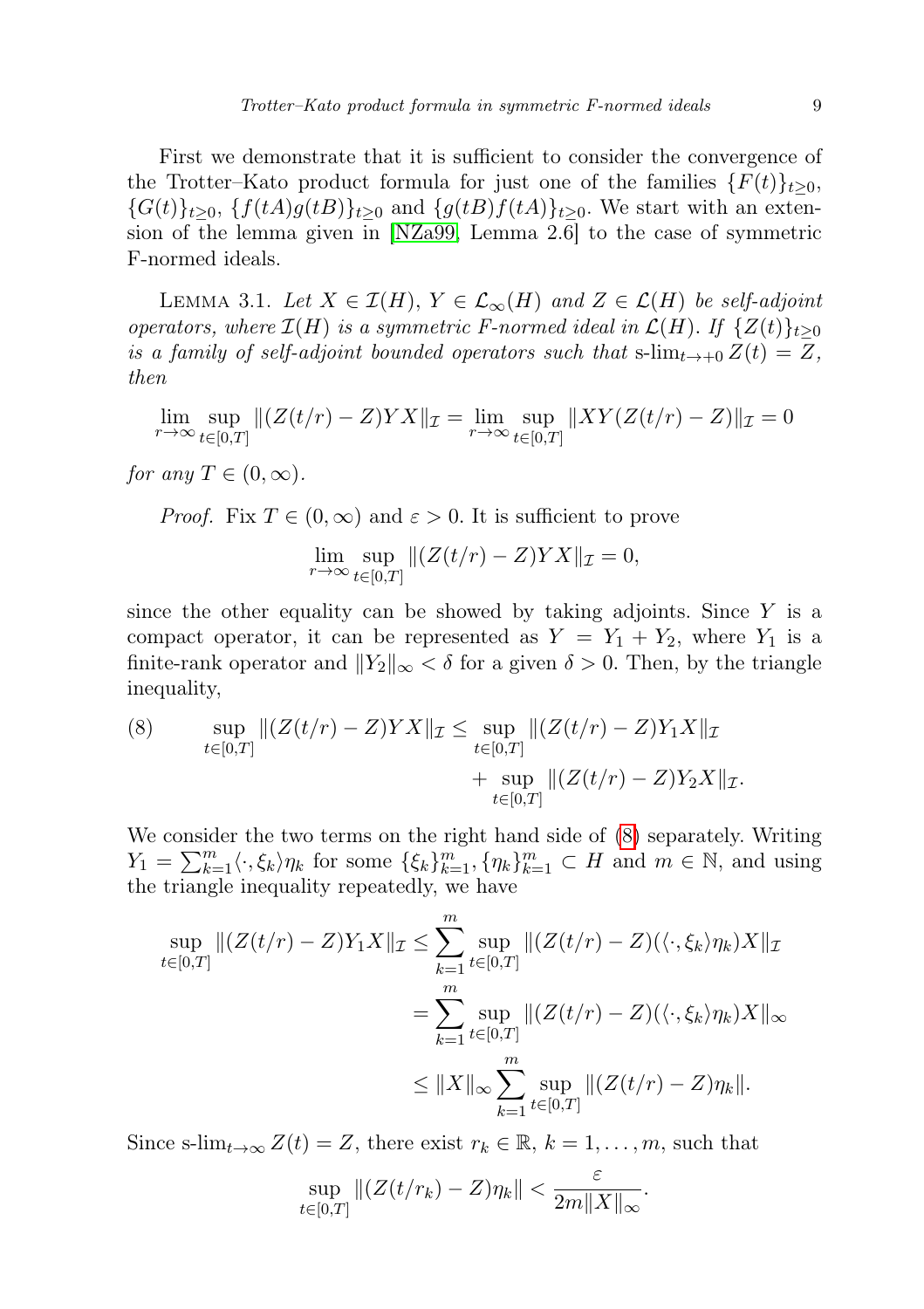<span id="page-9-0"></span>Setting  $R_1 = \max_{1 \leq k \leq m} r_k$ , for any  $r \geq R_1$  we have (9)  $\sup \|(Z(t/r) - Z)Y_1X\|_{\mathcal{I}} < \varepsilon/2.$  $t \in [0,T]$ 

Now we consider the second term on the right hand side of [\(8\)](#page-8-0). Since s-lim<sub>t→+0</sub>  $Z(t) = Z$ , it follows that s-lim<sub>r→∞</sub>  $Z(t/r) = Z$  uniformly in  $t \in$ [0, T]. Therefore, there exists a constant  $C > 0$  and a large enough  $R_2 \in \mathbb{R}_+$ such that  $\sup_{t\in[0,T]}\|Z(t/r)-Z\|_{\infty}\leq C$  for any  $r\geq R_2$ . Then, for a given  $\varepsilon > 0$ , using axiom [\(iii\)](#page-2-0) of the F-norm, we can choose  $\delta > 0$  such that  $\|\mathcal{C}\delta X\|_{\mathcal{I}} < \varepsilon$ . By the symmetry of the F-norm, [\(4\)](#page-4-3) and the choice of the operator  $Y_2$ , we have

<span id="page-9-1"></span>(10) 
$$
\sup_{t \in [0,T]} ||(Z(t/r) - Z)Y_2X||_{\mathcal{I}} \leq \sup_{t \in [0,T]} ||||(Z(t/r) - Z)||_{\infty} ||Y_2||_{\infty} X||_{\mathcal{I}}
$$

$$
\leq ||C\delta X||_{\mathcal{I}} < \varepsilon/2
$$

for any  $r \ge R_2$ . Therefore, since  $\varepsilon > 0$  is arbitrary, combining [\(9\)](#page-9-0) and [\(10\)](#page-9-1) with  $r \geq \max\{R_1, R_2\}$ , we conclude the proof.

Now we prove a result similar to [\[NZa99,](#page-23-10) Proposition 3.1] that establishes equivalence of the convergences of the Trotter–Kato product formula for different families considered in Definition [2.12.](#page-7-0) We recall that  $\{F(t)\}_{t\geq0}$ ,  ${G(t)}_{t>0}$  are defined in [\(7\)](#page-7-1).

<span id="page-9-3"></span>PROPOSITION 3.2. Let A and B be non-negative self-adjoint operators on a separable Hilbert space H, and  $\mathcal{I}(H)$  be any symmetric F-normed ideal closed with respect to logarithmic submajorization. Let f and g be Kato functions. Set

<span id="page-9-2"></span>
$$
F_1 = \{F(t)\}_{t\geq 0}, \quad F_3 = \{f(tA)g(tB)\}_{t\geq 0},
$$
  
\n
$$
F_2 = \{G(t)\}_{t\geq 0}, \quad F_4 = \{g(tB)f(tA)\}_{t\geq 0}.
$$

Then the following assertions  $(A_i)$  are equivalent for  $i = 1, 2, 3, 4$ :

 $(A_i)$  The Trotter–Kato product formula for the family  $F_i$  converges locally uniformly away from  $t_0 > 0$  in  $\mathcal{I}(H)$ .

*Proof.* First we show that  $(A_1)$  implies  $(A_2)$ . Fix a bounded interval  $[\tau_0, \tau] \subset (t_0, \infty)$ . Choose an interval  $[a, b] \subset (t_0, \infty)$  such that  $[\tau_0, \tau] \subset (a, b)$ . Assume  $r \in \mathbb{R}_+$  is decomposed as  $r = [r] + \{r\}$  into its integer and fractional parts. For any  $t > 0$  we can write

(11)

$$
G(t/r)^r = G(t/r)^{\{r\}} f(tA/r)^{1/2} g(tB/r)^{1/2} F(t/r)^{[r]-1} g(tB/r)^{1/2} f(tA/r)^{1/2}.
$$
  
Note that  $F(t/r)^{[r]-1} = F(\theta/([r]-1))^{[r]-1}$ , where  $\theta = t([r]-1)/r$ . By  
(A<sub>1</sub>), for the interval [a, b] we can find  $R_1 \in \mathbb{N}$  such that  $F(t/r)^{[r]-1} =$   
 $F(\theta/([r]-1))^{[r]-1} \in \mathcal{I}(H)$  for any  $\theta \in [a, b]$  and  $[r] \ge R_1$ . Note that  $\theta \in [a, b]$   
is equivalent to  $t \in [ra/([r]-1), rb/([r]-1)]$ . However, since  $[\tau_0, \tau] \subset (a, b)$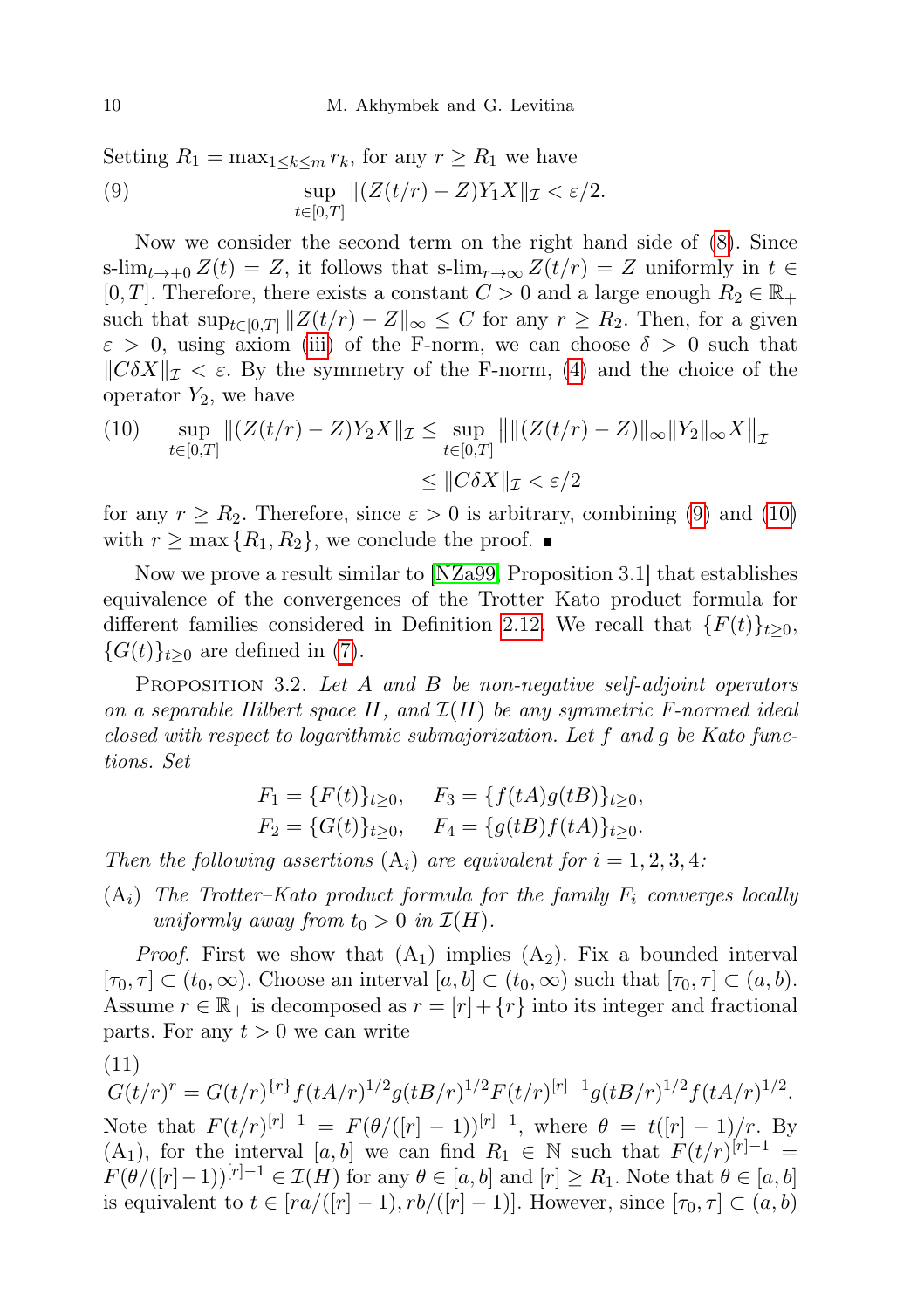and  $\frac{r}{[r]-1} \to 1$  as  $r \to \infty$ , it follows that there exists a large enough  $R_2 \in \mathbb{R}_+$ such that

$$
[\tau_0,\tau] \subset [r a/([r]-1),b] \subseteq [r a/([r]-1),rb/([r]-1)]
$$

for any  $r \geq R_2$ . Therefore, if  $r \geq \max\{R_1, R_2\}$ , then  $F(t/r)^{[r]-1} \in \mathcal{I}(H)$  for any  $t \in [\tau_0, \tau]$  and  $r \ge R_{\text{max}}$ . Thus, [\(11\)](#page-9-2) implies that  $G(t/r)^r \in \mathcal{I}(H)$  for any  $t \in [\tau_0, \tau]$  and  $r \ge \max\{R_1, R_2\}$ . Similarly, since  $e^{-\theta C} \in \mathcal{I}(H_0)$  for any  $\theta \in [a, b]$ , it follows that  $e^{-tC} \in \mathcal{I}(H_0)$  for any  $t \in [\tau_0, \tau]$ .

It remains to show the convergence from Definition [2.12\(](#page-7-0)[ii\)](#page-7-2). Note that, for any  $t \geq 0$  and  $r \in \mathbb{R}_+$ ,

$$
G(t/r)^r - e^{-tC}P_0
$$
  
=  $G(t/r)^{\{r\}}f(tA/r)^{1/2}g(tB/r)^{1/2}[F(t/r)^{[r]-1} - e^{-tC}P_0]$   
 $\qquad \qquad \cdot g(tB/r)^{1/2}f(tA/r)^{1/2}$   
+  $G(t/r)^{\{r\}}f(tA/r)^{1/2}g(tB/r)^{1/2}e^{-tC}P_0[g(tB/r)^{1/2} - I]f(tA/r)^{1/2}$   
+  $G(t/r)^{\{r\}}f(tA/r)^{1/2}g(tB/r)^{1/2}e^{-tC}P_0[f(tA/r)^{1/2} - I]$   
+  $G(t/r)^{\{r\}}f(tA/r)^{1/2}[g(tB/r)^{1/2} - I]e^{-tC}P_0$   
+  $G(t/r)^{\{r\}}[f(tA/r)^{1/2} - I]e^{-tC}P_0 + [G(t/r)^{\{r\}} - I]e^{-tC}P_0.$ 

Therefore, using the triangle inequality and [\(4\)](#page-4-3), noting that

$$
\left\| G \left( \frac{t}{r} \right)^{\{r\}} \right\|_{\infty} \le 1, \quad \left\| f \left( \frac{tA}{r} \right)^{1/2} \right\|_{\infty} \le 1 \quad \text{and} \quad \left\| g \left( \frac{tB}{r} \right)^{1/2} \right\|_{\infty} \le 1
$$

for any  $t > 0$  and  $r \in \mathbb{R}_+$ , we have

<span id="page-10-0"></span>(12) 
$$
\sup_{t \in [\tau_0, \tau]} \|G(t/r)^r - e^{-tC} P_0\|_{\mathcal{I}}
$$
  
\n
$$
\leq \sup_{t \in [\tau_0, \tau]} \|F(t/r)^{[r]-1} - e^{-t([r]-1)C/r} P_0\|_{\mathcal{I}}
$$
  
\n
$$
+ \sup_{t \in [\tau_0, \tau]} \|e^{-t([r]-1)C/r} P_0 - e^{-tC} P_0\|_{\mathcal{I}} + \sup_{t \in [\tau_0, \tau]} \|e^{-tC} P_0 (I - g(tB/r)^{1/2})\|_{\mathcal{I}}
$$
  
\n
$$
+ \sup_{t \in [\tau_0, \tau]} \|e^{-tC} P_0 (I - f(tA/r)^{1/2})\|_{\mathcal{I}} + \sup_{t \in [\tau_0, \tau]} \|(I - g(tB/r)^{1/2})e^{-tC} P_0\|_{\mathcal{I}}
$$
  
\n
$$
+ \sup_{t \in [\tau_0, \tau]} \|(I - f(tA/r)^{1/2})e^{-tC} P_0\|_{\mathcal{I}} + \sup_{t \in [\tau_0, \tau]} \|(I - G(t/r)^{\{r\}})e^{-tC} P_0\|_{\mathcal{I}}.
$$

Since  $[\tau_0, \tau] \subset (a, b)$  there exists a small enough  $\delta > 0$  such that  $\tau_0 - \delta$  $> a$  and  $e^{-tC}P_0 = e^{-(\tau_0-\delta)C}e^{-(t-\tau_0+\delta)C}P_0$ , where  $e^{-(\tau_0-\delta)C} \in \mathcal{I}(H_0)$ and  $e^{-(t-\tau_0+\delta)C}P_0 \in \mathcal{L}_{\infty}(H)$ . Moreover, the spectral theorem implies that s- $\lim_{t\to 0} f(tA)^{1/2} = I$ , s- $\lim_{t\to 0} g(tB)^{1/2} = I$ , and additionally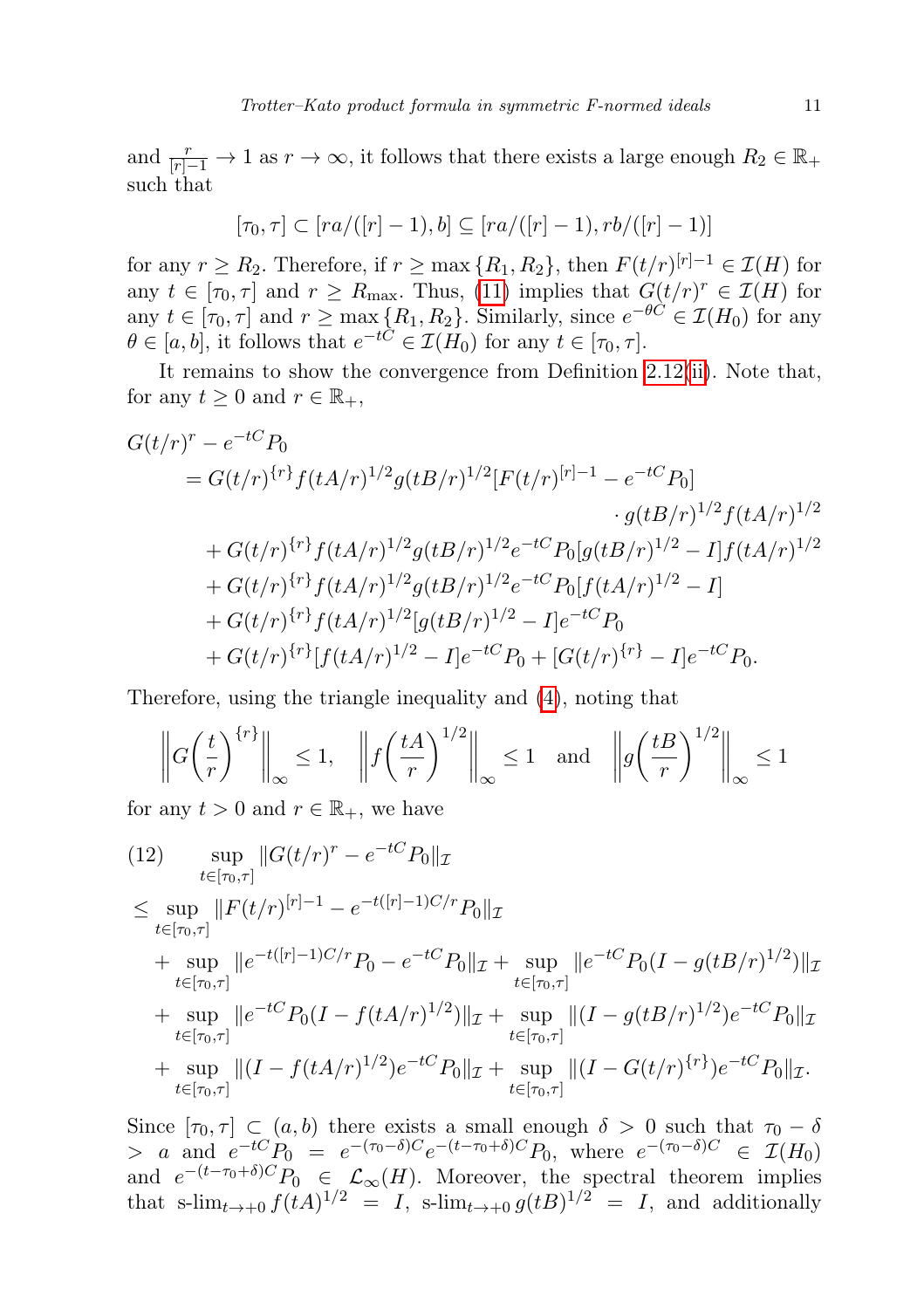<span id="page-11-0"></span>s-lim<sub>t→+0</sub>  $G(t) = I$ . Therefore, by Lemma [3.1,](#page-8-1)  $(13)$   $\lim_{r\to\infty} \sup_{t\in[\tau_0,\tau]}$  $_{t\in [\tau_0,\tau]}$  $||e^{-tC}P_0(I-g(tB/r)^{1/2})||_1$  $=\lim_{r\to\infty}\sup_{t\in[\tau_0,r]}$  $t \in [\tau_0, \tau]$  $||(I - g(tB/r)^{1/2})e^{-tC}P_0||_{\mathcal{I}} = 0$ 

and

(14) 
$$
\lim_{r \to \infty} \sup_{t \in [\tau_0, \tau]} \|e^{-tC} P_0 (I - f(tA/r)^{1/2})\|_{\mathcal{I}} \n= \lim_{r \to \infty} \sup_{t \in [\tau_0, \tau]} \|(I - f(tA/r)^{1/2})e^{-tC} P_0\|_{\mathcal{I}} = 0
$$

and

<span id="page-11-1"></span>(15) 
$$
\lim_{r \to \infty} \sup_{t \in [\tau_0, \tau]} \|(I - G(t/r)^{\{r\}})e^{-tC}P_0\|_{\mathcal{I}} \leq \lim_{r \to \infty} \sup_{t \in [\tau_0, \tau]} \|(I - G(t/r))e^{-tC}P_0\|_{\mathcal{I}} = 0,
$$

where the last inequality follows from the symmetry of the F-norm.

Therefore, using  $(13)$ – $(15)$  and  $(12)$ , we obtain

<span id="page-11-2"></span>(16) 
$$
\lim_{r \to \infty} \sup_{t \in [\tau_0, \tau]} \|G(t/r)^r - e^{-tC} P_0\|_{\mathcal{I}} \n\leq \lim_{r \to \infty} \sup_{t \in [\tau_0, \tau]} \|F(t/r)^{[r]-1} - e^{-t([r]-1)C/r} P_0\|_{\mathcal{I}} \n+ \lim_{r \to \infty} \sup_{t \in [\tau_0, \tau]} \|e^{-t([r]-1)C/r} P_0 - e^{-tC} P_0\|_{\mathcal{I}}.
$$

We estimate the two terms on the right hand side of [\(16\)](#page-11-2) separately. Since the Trotter–Kato product formula converges for the family  $\{F(t)\}_{t\geq0}$  and the interval  $[a, b]$ , we have

(17) 
$$
\lim_{r \to \infty} \sup_{\theta \in [a,b]} \|F(\theta/([r]-1))^{[r]-1} - e^{-\theta C} P_0\|_{\mathcal{I}} = 0,
$$

which is equivalent to

<span id="page-11-3"></span>
$$
\lim_{r \to \infty} \sup_{t([r]-1)/r \in [a,b]} \|F(t/r)^{[r]-1} - e^{-t([r]-1)C/r} P_0\|_{\mathcal{I}} = 0,
$$

and hence

(18) 
$$
\lim_{r \to \infty} \sup_{t \in [\tau_0, \tau]} \|F(t/r)^{[r]-1} - e^{-t([r]-1)C/r} P_0\|_{\mathcal{I}} = 0,
$$

since  $[\tau_0, \tau] \subset [ra/([r]-1), rb/([r]-1)]$  for  $r \ge \max\{R_1, R_2\}$ . Hence, the first term on the right hand side of [\(16\)](#page-11-2) is zero. For the second term, since  $[\tau_0, \tau] \subset$  $(a, b)$  and  $([r]-1)/r \to 1$  as  $r \to \infty$ , we can find  $\varepsilon > 0$  and  $R_3 \in \mathbb{R}_+$  such that  $t([r]-1)/r-\varepsilon \in [a,b]$  for any  $t \in [\tau_0,\tau]$  and  $r \geq R_3$ . Hence,  $e^{-t([r]-1)C/r}P_0 =$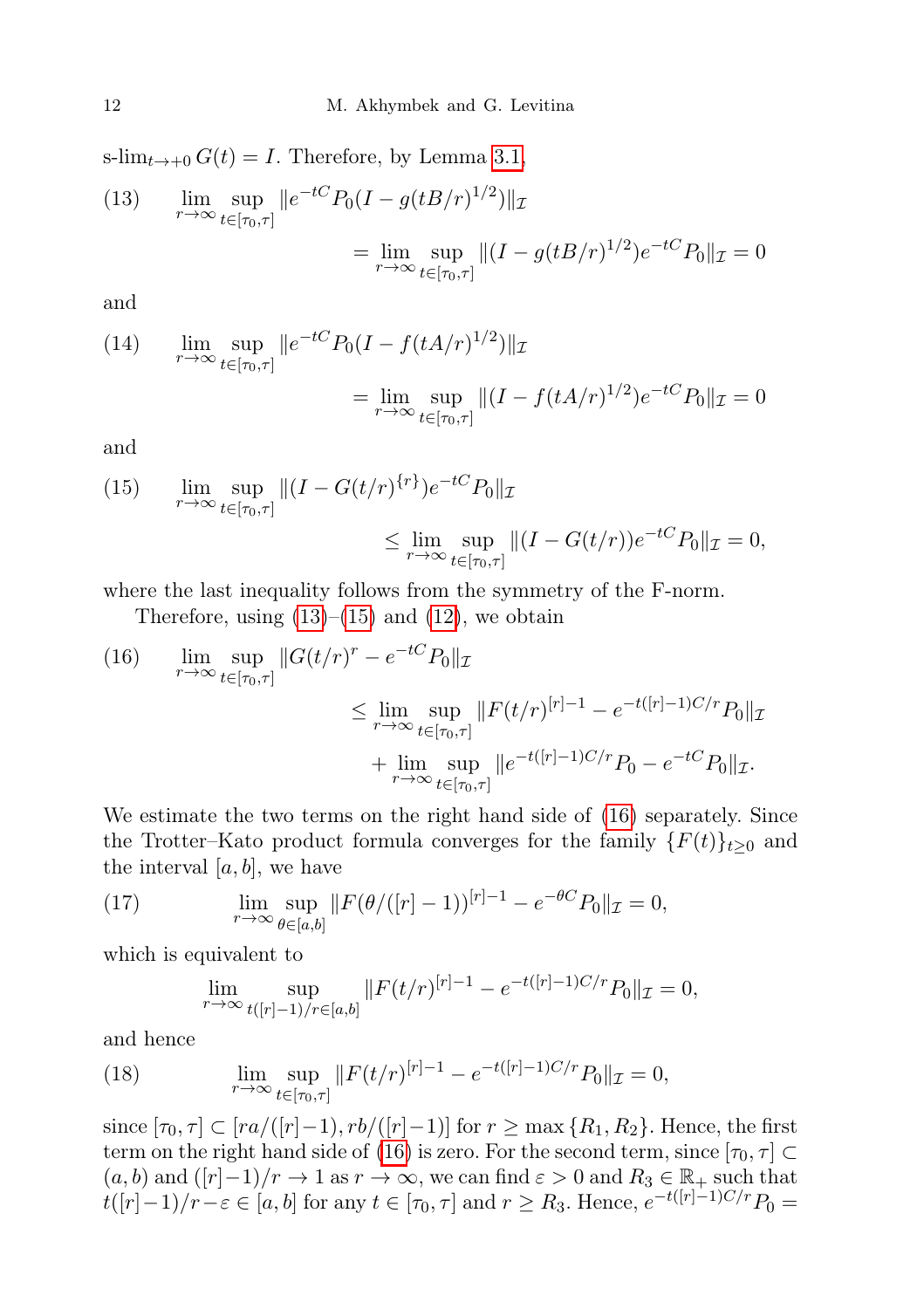$e^{-(t([r]-1)/r-\varepsilon)C}P_0e^{-\varepsilon C}P_0$ , where  $e^{-(t([r]-1)/r-\varepsilon)C}P_0 \in \mathcal{I}(H)$  and  $e^{-\varepsilon C}P_0 \in$  $\mathcal{L}_{\infty}(H)$ . Therefore, by Lemma [3.1,](#page-8-1)

$$
\lim_{r \to \infty} \sup_{t \in [\tau_0, \tau]} \|e^{-t([r] - 1)C/r} P_0 - e^{-tC} P_0\|_{\mathcal{I}}\n= \lim_{r \to \infty} \sup_{t \in [\tau_0, \tau]} \|e^{-(t([r] - 1)/r - \varepsilon)C} P_0 e^{-\varepsilon C} P_0(I - e^{-(t - t([r] - 1)/r))C} P_0\|_{\mathcal{I}} = 0,
$$

which together with  $(18)$  applied to  $(16)$  proves the desired convergence. Therefore, for an arbitrary interval  $[\tau_0, \tau]$  we find a number  $R_{\text{max}}$  :=  $\max\{R_1, R_2, R_3\}$  such that the Trotter–Kato product formula converges locally uniformly away from  $t_0 > 0$  in  $\mathcal{I}(H)$  for the family  $\{G(t)\}_{t \geq 0}$ .

Note that we have the equalities

$$
(f(tA/n)g(tB/n))^n = f(tA/n)^{1/2}G(t/n)^{n-1}f(tA/n)^{1/2}g(tB/n),
$$
  
\n
$$
(g(tB/n)f(tA/n))^n = g(tB/n)(f(tA/n)g(tB/n))^{n-1}f(tA/n)
$$

and

$$
F(t/r)^r = F(t/r)^{\{r\}} g(tB/r)^{1/2} f(tA/r) (g(tB/r) f(tA/r))^{[r]-1} g(tB/r)^{1/2}.
$$

Therefore, the proofs of implications  $(A_2) \Rightarrow (A_3)$ ,  $(A_3) \Rightarrow (A_4)$  and  $(A_4) \Rightarrow (A_1)$ are similar.

Next we present a lifting result similar to [\[NZa99,](#page-23-10) Proposition 3.2] which infers the convergence of the Trotter–Kato product formula in symmetric F-normed ideals from operator-norm convergence. Since the convergence of the Trotter–Kato product formula in symmetric F-normed ideals holds for different families if it holds for one of these families, it is sufficient to show the convergence for the family  $\{F(t)\}_{t\geq 0}$ .

<span id="page-12-2"></span>PROPOSITION 3.3. Let A and B be non-negative self-adjoint operators on a separable Hilbert space H. Let  $\mathcal{I}(H)$  be a symmetric F-normed ideal closed with respect to logarithmic submajorization and f, g be Kato functions. Let  $t_0 > 0$ . Assume that

- (i) the Trotter–Kato product formula for  $\{F(t)\}_{t\geq0}$  converges locally uniformly away from zero in the operator norm;
- <span id="page-12-0"></span>(ii) for any bounded interval  $[\tau_0, \tau] \subset (t_0, \infty)$  there exists  $r_0 \geq 1$  such that  $F(t/r)^r \in \mathcal{I}(H)$  for any  $t \in [\tau_0, \tau]$  and  $r \ge r_0$  and

$$
M([\tau_0, \tau]) := \sup_{r \ge r_0} \sup_{t \in [\tau_0, \tau]} \|F(t/r)^r\|_{\mathcal{I}} < \infty;
$$

<span id="page-12-1"></span>(iii)  $e^{-tC} \in \mathcal{I}(H_0)$  for  $t > t_0$ .

Then the Trotter–Kato product formula for the family  ${F(t)}_{t\geq0}$  converges locally uniformly away from  $t_0 > 0$  in  $\mathcal{I}(H)$ .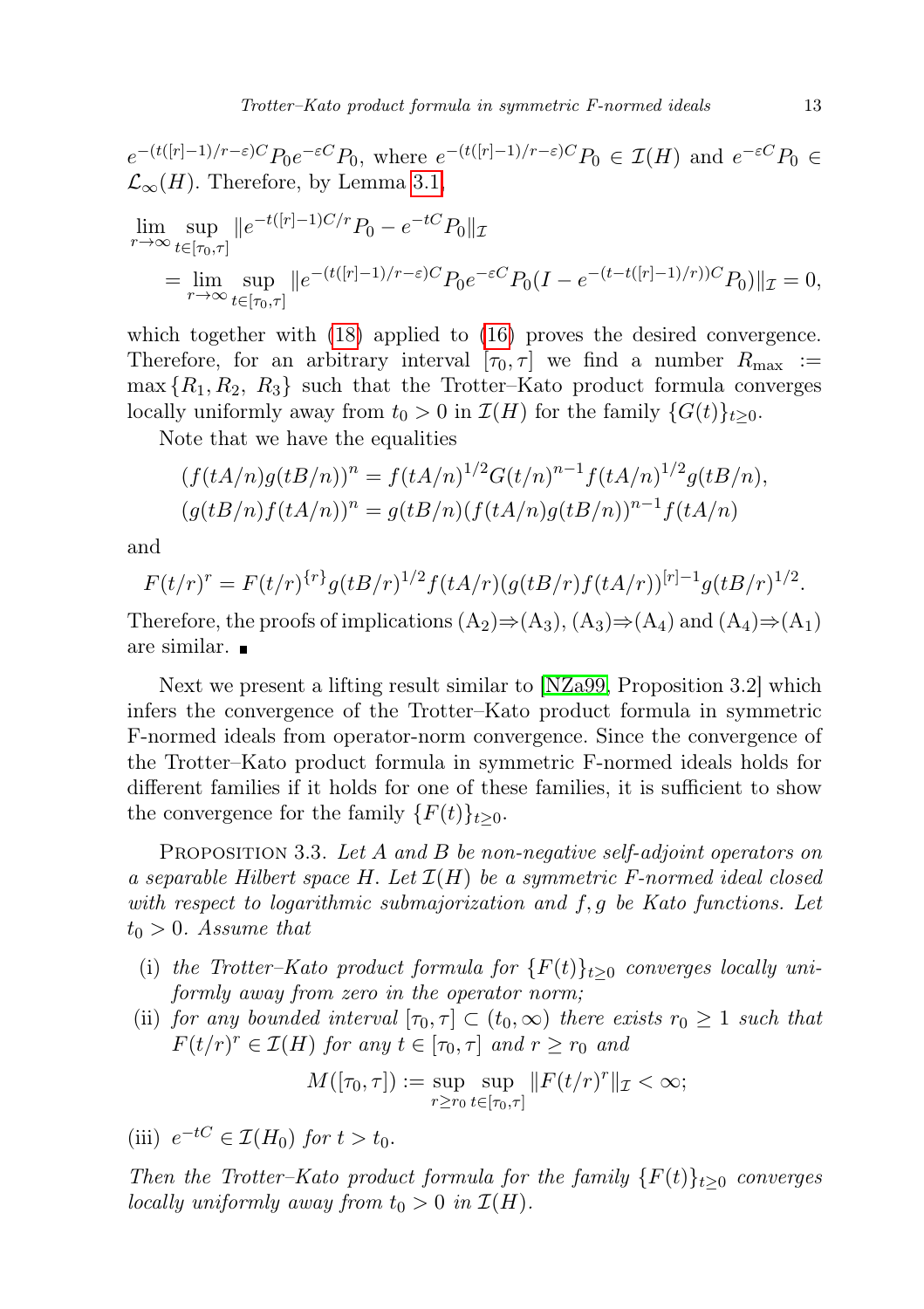*Proof.* Fix  $[\tau_0, \tau] \subset (t_0, \infty)$  and  $\varepsilon > 0$ . Then there exists  $\alpha \in (0, 1)$  such that  $\tau'_0 := \alpha \tau_0 > t_0$ . It is clear that  $\alpha t \in [\tau'_0, \tau]$  for any  $t \in [\tau_0, \tau]$ . Denoting by  $E_C$  the spectral measure of  $C$ , we can write

(19) 
$$
F(t/r)^r - e^{-tC}P_0 = (F(t/r)^{(1-\alpha)r} - e^{-(1-\alpha)tC}P_0)F(t/r)^{\alpha r} + e^{-(1-\alpha)tC}E_C([0, N))P_0(F(t/r)^{\alpha r} - e^{-\alpha tC}P_0) + e^{-(1-\alpha)tC}E_C([N, \infty))P_0(F(t/r)^{\alpha r} - e^{-\alpha tC}P_0).
$$

Using the triangle inequality, we infer

<span id="page-13-0"></span>(20) 
$$
\sup_{t \in [\tau_0, \tau]} \|F(t/r)^r - e^{-tC} P_0\|_{\mathcal{I}} \n\leq \sup_{t \in [\tau_0, \tau]} \|(F(t/r)^{(1-\alpha)r} - e^{(1-\alpha)tC} P_0) F(t/r)^{\alpha r} \|_{\mathcal{I}} \n+ \sup_{t \in [\tau_0, \tau]} \|e^{-(1-\alpha)tC} E_C([0, N)) P_0(F(t/r)^{\alpha r} - e^{-\alpha tC} P_0) \|_{\mathcal{I}} \n+ \sup_{t \in [\tau_0, \tau]} \|e^{-(1-\alpha)tC} E_C([N, \infty)) P_0(F(t/r)^{\alpha r} - e^{-\alpha tC} P_0) \|_{\mathcal{I}}.
$$

We estimate each term on the right hand side separately. For any  $t \geq 0$ we have  $F(t/r)^{\alpha r} = F(\alpha t/\alpha r)^{\alpha r}$ . Hence, by (ii) for the interval  $[\tau'_0, \tau]$ , there exists  $r_0 \in \mathbb{R}_+$  such that  $F(\alpha t/\alpha r) \in \mathcal{I}(H)$  for any  $\alpha t \in [\tau'_0, \tau], r \geq r_0$  and

<span id="page-13-1"></span>
$$
M([\tau'_0, \tau]) := \sup_{\alpha t \in [\tau'_0, \tau]} \sup_{r \ge r_0} ||F(\alpha t/\alpha r)^{\alpha r}||_{\mathcal{I}} < \infty.
$$

Since  $\alpha t \in [\tau_0', \tau]$  for any  $t \in [\tau_0, \tau]$ , we have  $F(t/r)^{\alpha r} \in \mathcal{I}(H)$  for any  $t \in [\tau_0, \tau], r \geq r_0$  and

(21) 
$$
||F(t/r)^{\alpha r}||_{\mathcal{I}} \leq M([\tau'_0, \tau]).
$$

We now estimate the third term on the right hand side of [\(20\)](#page-13-0). Since  $CE_C([N,\infty)) \geq NE_C([N,\infty))$ , we have

(22) 
$$
\sup_{t \in [\tau_0, \tau]} \|e^{-(1-\alpha)tC} E_C([N, \infty))P_0\|_{\infty} \le e^{-(1-\alpha)\tau_0 N}
$$

for  $N \geq 1$ . Therefore, by [\(4\)](#page-4-3) and the triangle inequality,

(23) 
$$
\sup_{t \in [\tau_0, \tau]} \|e^{-(1-\alpha)tC} E_C([N, \infty)) P_0(F(t/r)^{\alpha r} - e^{-\alpha tC} P_0) \|_{\mathcal{I}} \n\leq \sup_{t \in [\tau_0, \tau]} \left\| \sup_{t \in [\tau_0, \tau]} \|e^{-(1-\alpha)tC} E_C([N, \infty)) P_0\|_{\infty} F(t/r)^{\alpha r} \right\|_{\mathcal{I}} \n+ \sup_{t \in [\tau_0, \tau]} \left\| \sup_{t \in [\tau_0, \tau]} \|e^{-(1-\alpha)tC} E_C([N, \infty)) P_0\|_{\infty} e^{-\alpha tC} P_0 \right\|_{\mathcal{I}} \n\leq \sup_{t \in [\tau_0, \tau]} \|e^{-(1-\alpha)\tau_0 N} F(t/r)^{\alpha r} \|_{\mathcal{I}} + \sup_{t \in [\tau_0, \tau]} \|e^{-(1-\alpha)\tau_0 N} e^{-\alpha \tau_0 C} P_0 \|_{\mathcal{I}}
$$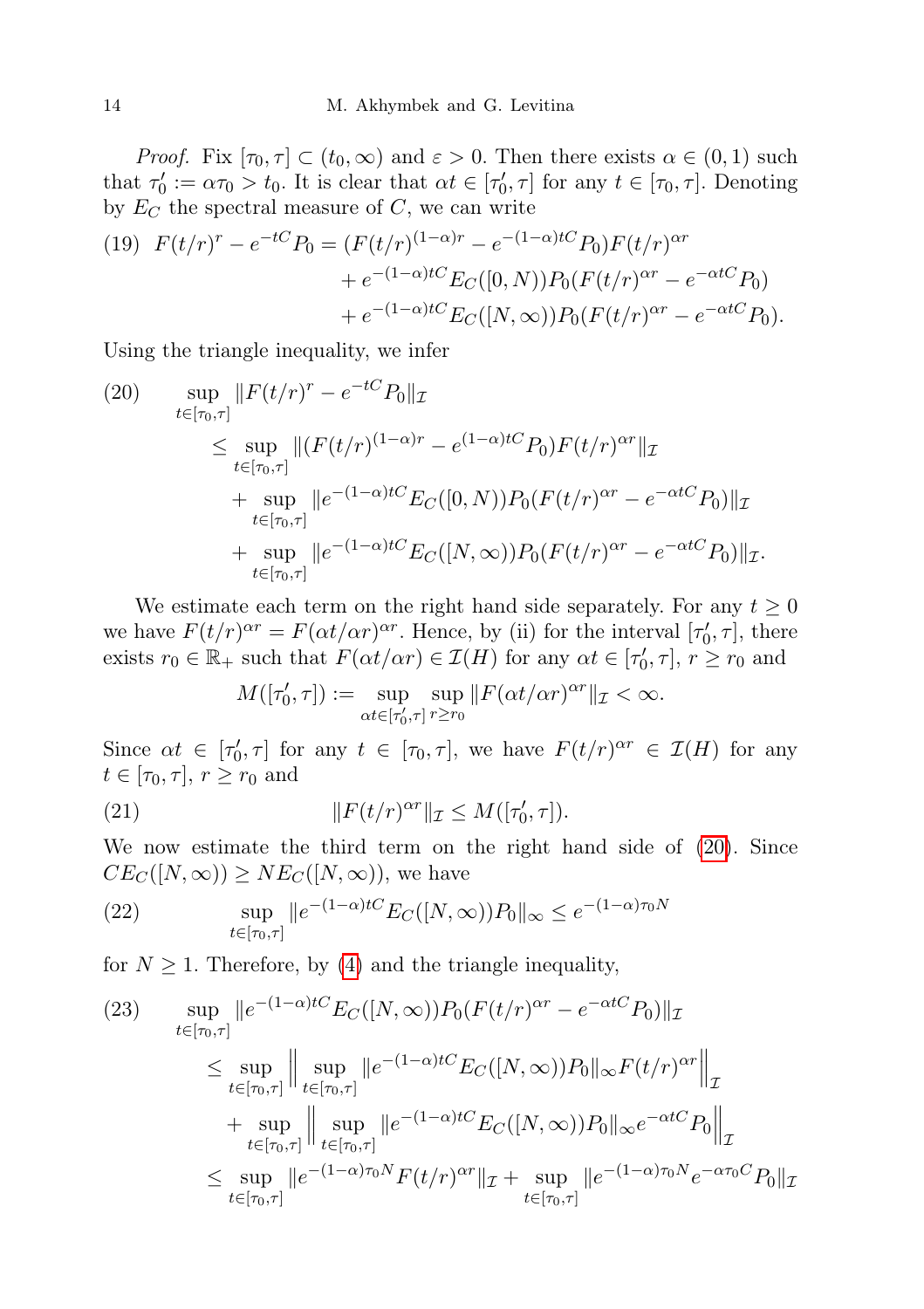for  $N \geq 1$ . Note that the sequence  $\{e^{-(1-\alpha)\tau_0 N}\}_{N\geq 1}$  converges to zero as  $N \to \infty$ . By [\(21\)](#page-13-1) and the fact that  $||e^{-\alpha \tau_0 C} P_0||_{\mathcal{I}} < \infty$ , Definition [2.1](#page-2-1)[\(iii\)](#page-2-0) implies that for any given  $\varepsilon > 0$ , there exists a large enough natural number  $N_{\text{max}}$  such that

<span id="page-14-0"></span>(24) 
$$
\sup_{t \in [\tau_0, \tau]} \|e^{-(1-\alpha)\tau_0 N} F(t/r)^{\alpha r} \|_{\mathcal{I}} + \sup_{t \in [\tau_0, \tau]} \|e^{-(1-\alpha)\tau_0 N} e^{-\alpha \tau_0 C} P_0 \|_{\mathcal{I}} < \varepsilon / 3
$$

for any  $r \ge r_0$  and  $n \ge N_{\text{max}}$ ; let us fix this  $N_{\text{max}}$ .

To estimate the second term on the right hand side of [\(20\)](#page-13-0), we first note that  $s_j(e^{-t\beta C}) = s_j(e^{-tC})^{\beta}$  for any  $j \ge 1$  and  $\beta > 0$  implies that  $e^{-tC}$  is compact for any  $t > 0$ . Therefore, the spectrum of C is discrete with the only accumulation point at infinity. Hence, the projection  $E_C([0, N))$  is a finiterank operator for each  $N = 1, 2, \ldots$ , and in particular  $E_C([0, N)) \in \mathcal{I}(H)$ for any  $N \geq 1$ . Since  $F(t/r)^{\alpha r} \to e^{-\alpha tC}$  in the strong operator topology [\[K74,](#page-23-3) [K78\]](#page-23-2), Lemma [3.1](#page-8-1) (with  $X = Y = E_C([0, N))$  and  $Z(t/r) = F(t/r)^{\alpha r}$ ,  $Z = e^{-\alpha tC}$  implies that

$$
\lim_{r \to \infty} \sup_{t \in [\tau_0, \tau]} \|E_C([0, N)) P_0(F(t/r)^{\alpha r} - e^{-\alpha t C})\|_{\mathcal{I}} = 0.
$$

Therefore, by [\(4\)](#page-4-3), we can find a large enough  $r_{\text{max}} \geq r_0$  such that

(25) 
$$
\sup_{t \in [\tau_0, \tau]} \|e^{-(1-\alpha)tC} E_C([0, N_{\max})) P_0(F(t/r)^{\alpha r} - e^{-\alpha tC} P_0) \|_{\mathcal{I}} < \varepsilon/3
$$

for any  $r \geq r_{\text{max}}$ .

Lastly, since the Trotter–Kato product formula converges locally uniformly away from zero in the operator norm, we have

$$
\lim_{r \to \infty} \sup_{t \in [\tau_0, \tau]} \|F(t/r)^{(1-\alpha)r} - e^{(1-\alpha)tC} P_0\| = 0.
$$

Therefore, by  $(21)$ , the symmetry of the F-norm and Definition [2.1](#page-2-1)[\(iii\)](#page-2-0), there exists  $R \geq r_{\text{max}}$  such that

<span id="page-14-1"></span>(26) 
$$
\sup_{t \in [\tau, \tau_0]} \| (F(t/r)^{(1-\alpha)r} - e^{(1-\alpha)tC} P_0) F(t/r)^{\alpha r} \|_{\mathcal{I}} \\ \leq \sup_{t \in [\tau, \tau_0]} \left\| \sup_{t \in [\tau, \tau_0]} \| F(t/r)^{(1-\alpha)r} - e^{(1-\alpha)tC} P_0 \|_{\infty} F(t/r)^{\alpha r} \right\|_{\mathcal{I}} < \varepsilon / 3
$$

for any  $r \geq R$ .

Finally, combining [\(24\)](#page-14-0)–[\(26\)](#page-14-1) and the representation [\(20\)](#page-13-0), for any bounded interval  $[\tau_0, \tau]$  and  $\varepsilon > 0$  we can find  $R \in \mathbb{R}_+$  such that

$$
\sup_{t \in [\tau_0, \tau]} \|F(t/r)^r - e^{-tC} P_0\|_{\mathcal{I}} < \varepsilon
$$

for  $r \geq R$ . This proves that the Trotter–Kato product formula for the family  ${F(t)}_{t>0}$  converges locally uniformly away from  $t_0 > 0$  in  $\mathcal{I}(H)$ .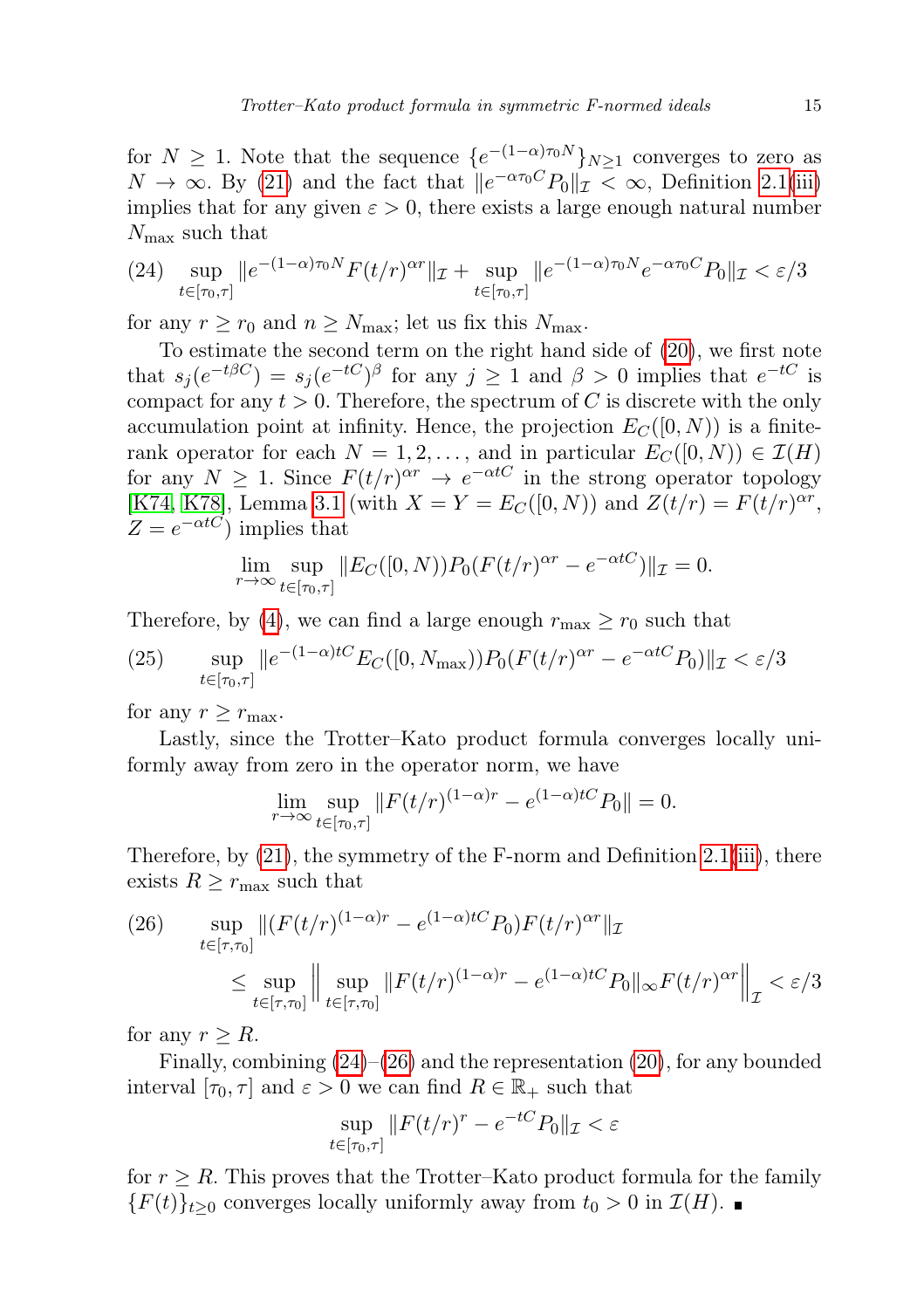In Lemmas [3.4](#page-15-0) and [3.5](#page-15-1) below, we verify that conditions [\(ii\)](#page-12-0) and [\(iii\)](#page-12-1) of Proposition [3.3](#page-12-2) are satisfied.

<span id="page-15-0"></span>LEMMA 3.4. Let  $A$  and  $B$  be non-negative self-adjoint operators on a separable Hilbert space H and let  $f^D, g^D : [0, \infty) \to [0, \infty)$  be bounded Borel measurable functions such that  $F^D(t_0) = g^D(t_0 B)^{1/2} f^D(t_0 A) g^D(t_0 B)^{1/2} \in$  $\mathcal{I}(H)$  for some  $t_0 > 0$ , where  $\mathcal{I}(H)$  is a symmetric F-normed ideal closed with respect to logarithmic submajorization. If Kato functions f and g are dominated by  $f^D$  and  $g^D$ , then  $F(t/r)^r \in \mathcal{I}(H)$  and

(27) 
$$
||F(t/r)^{r}||_{\mathcal{I}} \leq C_{\mathcal{I}} \cdot ||F^{D}(t_0)||_{\mathcal{I}}
$$

for all  $t_0 \le t \le rt_0$ ,  $r \ge 1$  and the constant  $C_{\mathcal{I}} > 0$  from Definition [2](#page-4-1).5.

*Proof.* Let  $X = f(tA/r)$ ,  $Y = g(tB/r)$  and  $X_0 = f^D(t_0A)$ ,  $Y_0 = g^D(t_0B)$ . We have

$$
X^r = f(tA/r)^r \le f(tA/r)^{rt_0/t} \le f^D(t_0A) = X_0,
$$
  
\n
$$
Y^r = g(tB/r)^r \le g(tB/r)^{rt_0/t} \le g^D(t_0B) = Y_0,
$$

for  $t_0 \le t \le rt_0$  and  $r \ge 1$ . Therefore, by Lemma [2.8](#page-6-1) we have

$$
F(t/r)^r = (Y^{1/2}XY^{1/2})^r \prec \prec_{\log} Y_0^{1/2}X_0Y_0^{1/2} = F^D(t_0),
$$

for  $t_0 \leq t \leq rt_0$  and  $r \geq 1$ . Since  $\mathcal{I}(H)$  is closed with respect to logarithmic submajorization, it follows that  $F(t/r)^r \in \mathcal{I}(H)$  and

<span id="page-15-3"></span>
$$
||F(t/r)^r||_{\mathcal{I}} \leq C_{\mathcal{I}} \cdot ||F^D(t_0)||_{\mathcal{I}}.\blacksquare
$$

Next we show that under the assumption of Lemma [3.4](#page-15-0) one has  $e^{-tC} \in$  $\mathcal{I}(H_0)$  for  $t > t_0$ .

<span id="page-15-1"></span>LEMMA 3.5. Let  $A$  and  $B$  be non-negative self-adjoint operators on a separable Hilbert space H and let  $f^D, g^D : [0, \infty) \to [0, \infty)$  be bounded Borel measurable functions such that  $F^D(t_0) = g^D(t_0 B)^{1/2} f^D(t_0 A) g^D(t_0 B)^{1/2} \in$  $\mathcal{I}(H)$  for some  $t_0 > 0$ , where  $\mathcal{I}(H)$  is a symmetric F-normed ideal closed with respect to logarithmic submajorization. If Kato functions f and g are dominated by  $f^D$  and  $g^D$ , then  $e^{-tC} \in \mathcal{I}(H_0)$  and

(28) 
$$
||e^{-tC}||_{\mathcal{I}} \leq C_{\mathcal{I}}||F^{D}(t_{0})||_{\mathcal{I}}
$$

for  $t \geq t_0$  and a constant  $C_{\mathcal{I}} > 0$  from Definition [2](#page-4-1).5.

*Proof.* Note that, for  $x \geq 0$ , we have

<span id="page-15-2"></span>
$$
e^{-x} = \lim_{r \to \infty} f(x/r)^r \le f^D(x), \quad e^{-x} = \lim_{r \to \infty} g(x/r)^r \le g^D(x).
$$

Hence, the assumption of the lemma implies that  $f_0(x) = g_0(x) = e^{-x}$ are dominated by  $f^D$  and  $g^D$ , respectively. Lemma [3.4](#page-15-0) guarantees that  $(e^{-tB/2r}e^{-tA/r}e^{-tB/2r})^r \in \mathcal{I}(H)$  for  $t_0 \le t \le rt_0$ . By Lemma [2.9,](#page-6-2) we have

(29) 
$$
e^{-tC}P_0 \prec \prec_{\log} (e^{-tB/2r}e^{-tA/r}e^{-tB/2r})^r \in \mathcal{I}(H), \quad r \ge 1,
$$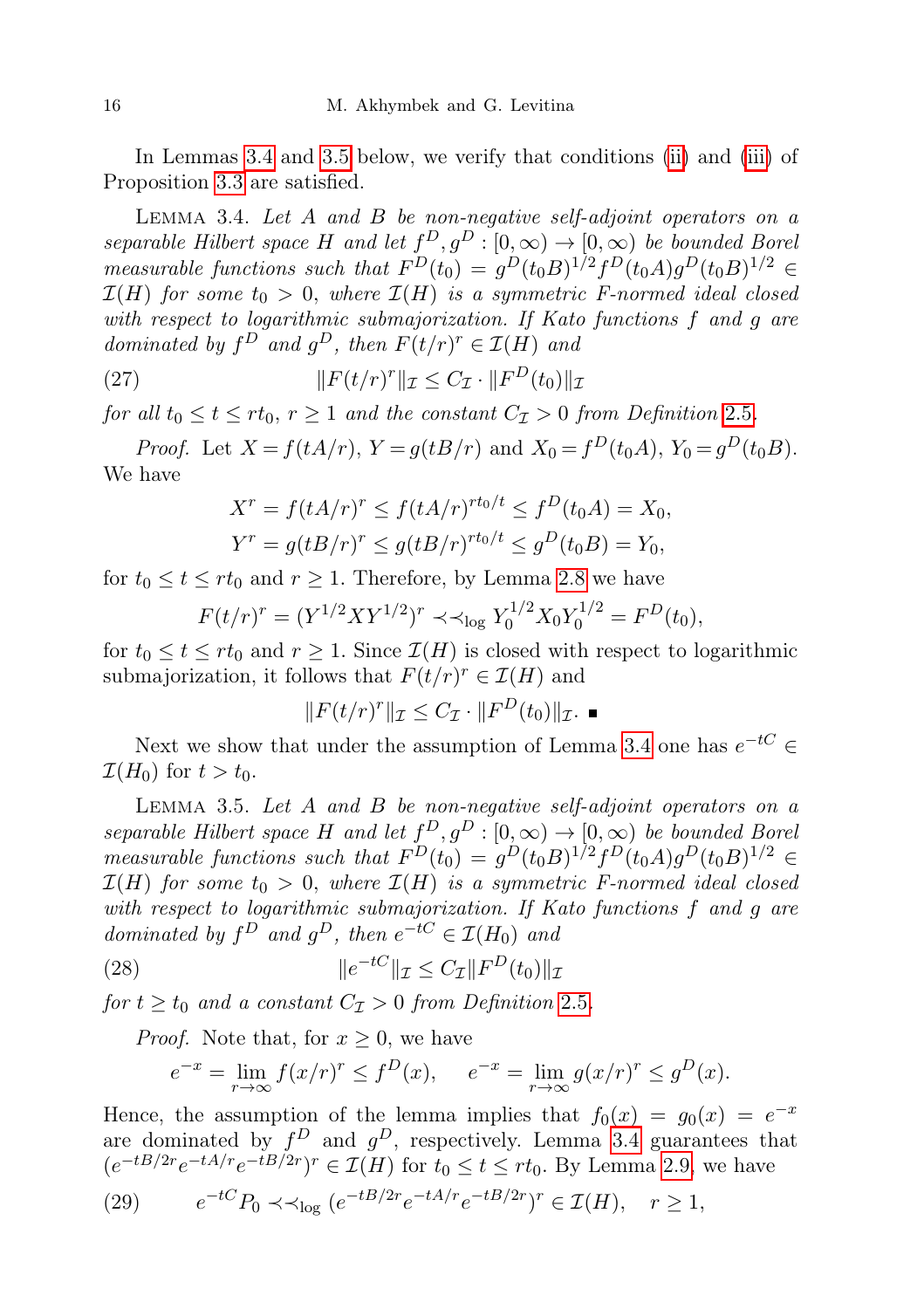for  $t_0 \le t \le rt_0$ . Therefore, by the assumption on the ideal  $\mathcal{I}(H)$  and [\(29\)](#page-15-2), we find that  $e^{-tC}P_0 \in \mathcal{I}(H)$  and [\(28\)](#page-15-3) holds.

Finally, a combination of the previous lemmas and propositions yields the main result of the present paper.

<span id="page-16-0"></span>THEOREM 3.6. Let A and B be non-negative self-adjoint operators on a separable Hilbert space H and  $\mathcal{I}(H)$  be a symmetric F-normed ideal closed with respect to logarithmic submajorization. Let  $f^D : [0, \infty) \to [0, \infty)$  be a Borel measurable functions such that  $f^{D}(t_{0}A) \in \mathcal{I}(H)$  for some  $t_{0} > 0$ . If g is any Kato function and f is any regular Kato function dominated by  $f<sup>D</sup>$ , then the Trotter–Kato product formula converges locally uniformly away from  $t_0 > 0$  in  $\mathcal{I}(H)$  for all families generated by f and g.

*Proof.* A similar argument to the proof of Lemma [3.5](#page-15-1) implies that  $e^{-x}$ is dominated by  $f^D$ . Thus,  $e^{-t_0 A} \in \mathcal{I}(H)$  provided that  $f^D(t_0 A) \in \mathcal{I}(H)$ . In particular,  $(I + t_0 A)^{-1} \in \mathcal{L}_{\infty}(H)$ . Then, since f is regular, the Trotter–Kato product formula converges locally uniformly away from zero in the operator norm for the family  $\{F(t)\}_{t>0}$  [\[NZ99,](#page-23-5) Theorem 3.7].

Setting  $g^D(x) \equiv 1, x \ge 0$ , it easily follows that  $F^D(t_0) \in \mathcal{I}(H)$ . Notice that any Kato function g is dominated by  $g^D(\cdot) \equiv 1$ . Hence, by Lemmas [3.4](#page-15-0) and [3.5,](#page-15-1) for any bounded interval  $[\tau_0, \tau] \subset (t_0, \infty)$  there exists  $r_0 \geq 1$  such that  $e^{-tC} \in \mathcal{I}(H_0)$  and  $F(t/r)^r \in \mathcal{I}(H)$  for any  $t \in [\tau_0, \tau]$  and  $r \ge r_0$  such that

$$
\sup_{t \in [\tau_0, \tau]} \sup_{r \ge r_0} \|F(t/r)^r\|_{\mathcal{I}} \le \|F^D(t_0)\|_{\mathcal{I}} < \infty.
$$

Thus, all assumptions of Proposition [3.3](#page-12-2) are satisfied, and the Trotter–Kato product formula for  ${F(t)}_{t>0}$  converges locally uniformly away from  $t_0 > 0$ in  $\mathcal{I}(H)$ . Finally, by Proposition [3.2,](#page-9-3) we have the convergence of the Trotter– Kato product formula in the symmetric F-normed ideal  $\mathcal{I}(H)$  for all other families generated by f and g.  $\blacksquare$ 

As a corollary of Theorem [3.6,](#page-16-0) we have analogous result for symmetric quasi-Banach ideals.

<span id="page-16-1"></span>COROLLARY 3.7. Let  $\mathcal{I}(H)$  be a symmetric quasi-Banach ideal and let operators A, B and functions  $f, g, f^D$  be as in Theorem [3](#page-16-0).6. If  $f^D(t_0A) \in$  $\mathcal{I}(H)$  for some  $t_0 > 0$ , then the Trotter–Kato product formula converges locally uniformly away from  $t_0 > 0$  in  $\mathcal{I}(H)$  for all families generated by f and g.

We present a concrete example of a symmetric quasi-Banach ideal and non-commuting operators  $A$  and  $B$  of Corollary [3.7,](#page-16-1) which is not covered by [\[H97\]](#page-23-9) and [\[NZa99\]](#page-23-10).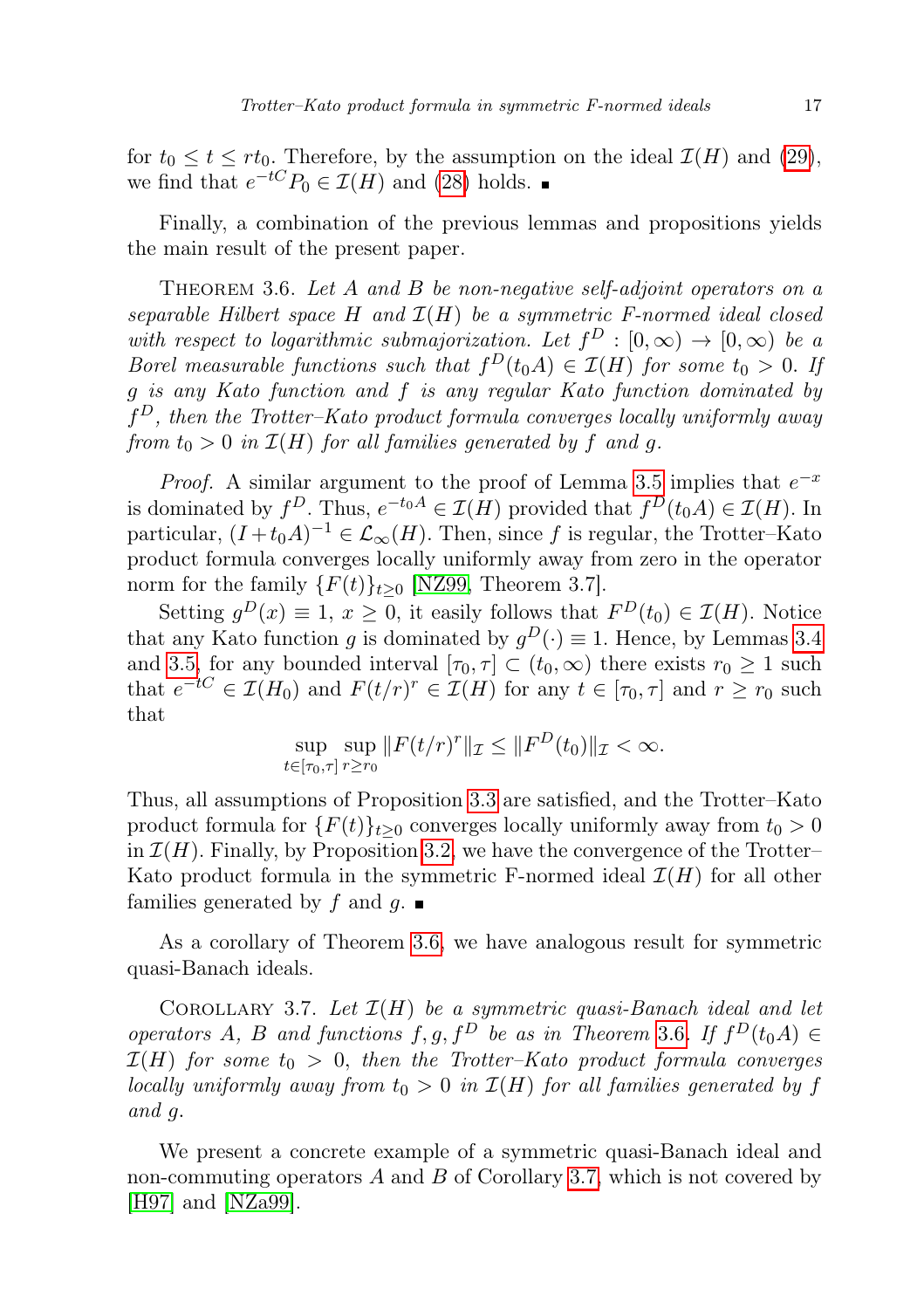<span id="page-17-0"></span>EXAMPLE 3.8. Let  $I = \mathcal{L}_{1,\infty}$  be the weak- $l_1$  ideal from Example [2.4\(](#page-3-0)ii), equipped with its natural quasi-norm

$$
||X||_{1,\infty} = \sup_{j\geq 1} j s_j(X).
$$

Let  $D: W^{1,2}(\mathbb{T}) \to L^2(\mathbb{T})$  be a self-adjoint operator given by  $Df = \frac{1}{i}$ i  $\frac{df}{dt}$ ,  $f \in W^{1,2}(\mathbb{T})$ , where  $\mathbb T$  is the unit circle. It is known that  $(1+|D|)^{-1} \in \mathcal{L}_{1,\infty}^{1,\infty}$ . Indeed, for  $k \geq 1$ ,

$$
s_1((1+|D|)^{-1}) = 1
$$
,  $s_{2k}((1+|D|)^{-1}) = s_{2k+1}((1+|D|)^{-1}) = \frac{1}{k+1}$ .

We set  $A = \log(1 + |D|)$ . Hence,  $e^{-A} = (1 + |D|)^{-1} \in \mathcal{L}_{1,\infty}$ . Moreover,  $(1+|D|)^{-1}$  generates the principal ideal  $\mathcal{L}_{1,\infty}$ , and therefore  $e^{-A}$  cannot belong to any ideal which is strictly smaller than  $\mathcal{L}_{1,\infty}$ .

We claim that no operator  $B$  with non-trivial continuous spectrum commutes with A. Indeed, otherwise it commutes with all spectral projections of A. Let  $p_n = \chi_{\{n\}}(|D|)$  be a spectral projection of A. It follows that

$$
B = \sum_{n \in \mathbb{Z}_+} B p_n = \sum_{n \in \mathbb{Z}_+} p_n B p_n,
$$

where the sums are taken in the strong operator topology. Each of the operators  $p_n B p_n$  is of finite rank; hence its spectrum consists of eigenvalues. Since the operators  ${p_n B p_n}$ <sub> $n \in \mathbb{Z}_+$ </sub> are pairwise orthogonal, the spectrum of B consists of eigenvalues as well, contrary to the assumption. In particular, if we take  $B = M_h$ ,  $h \in L_\infty(\mathbb{T})$ , then the operators A and B do not commute.

Let the function  $f^D$  from Corollary [3.7](#page-16-1) be the exponential function  $e^{-x}$ ,  $x \ge 0$ . Then  $f^{D}(A) = e^{-A} = (1 + |D|)^{-1} \in \mathcal{L}_{1,\infty}$  for  $t_0 = 1$ . Therefore, by Corollary [3.7,](#page-16-1) the Trotter–Kato product formula converges locally uniformly away from  $t_0 = 1$  in  $\mathcal{L}_{1,\infty}$  for all families generated by the exponential function.

Now we want to specify a particular subclass of Kato functions to present a necessary and sufficient condition for the convergence of the Trotter–Kato product formula in  $\mathcal{I}(H)$  similar to [\[NZa99,](#page-23-10) Theorem 4.10]. A Kato function f is said to be *self-dominated* if for any  $x \geq 0$  and  $0 \lt q \leq 1$ , one has  $f(qx)^{1/q} \le f(x)$ .

THEOREM 3.9. Let A and B be non-negative self-adjoint operators on the separable Hilbert space H and let  $\mathcal{I}(H)$  be a symmetric F-normed ideal closed with respect to logarithmic submajorization. Let f and g be self-dominated Kato functions which additionally satisfy

(30) 
$$
\sup_{x>0} \frac{xf(x)}{1 - f(x)} < \infty, \quad \sup_{x>0} \frac{xg(x)}{1 - g(x)} < \infty.
$$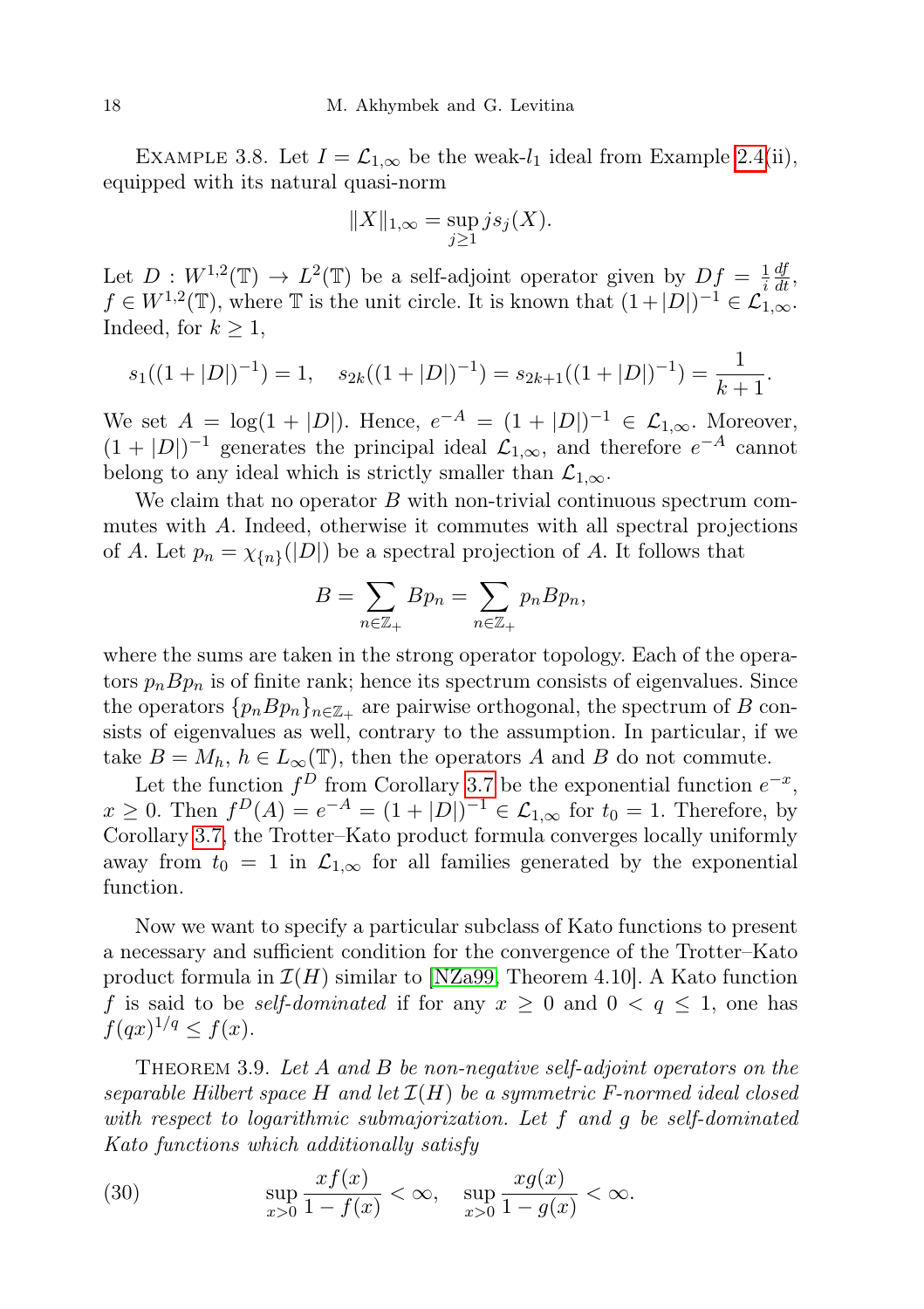There exists  $t_0 > 0$  such that the Trotter–Kato product formula converges locally uniformly away from  $t_0 > 0$  in  $\mathcal{I}(H)$  for all families generated by f and g if and only if there exist  $s_0 > 0$  and  $p \in \mathbb{Z}_+$  such that  $F(s_0)^p \in \mathcal{I}(H)$ .

Proof. The necessity follows from Definition [2.12.](#page-7-0)

Assume that there exist  $s_0 > 0$  and  $p \in \mathbb{Z}_+$  such that  $F(s_0)^p \in \mathcal{I}(H) \subset$  $\mathcal{L}_{\infty}(H)$ . Then  $F(s_0)$  is a compact operator and a similar argument to [\[NZa99,](#page-23-10) Theorem 4.6] implies that  $(I + A)^{-1}(I + B)^{-1} \in \mathcal{L}_{\infty}(H)$ . Hence, by [\[NZ99,](#page-23-5) Theorem 5.3], the Trotter–Kato product formula converges locally uniformly away from zero in the operator norm. Finally, the sufficiency follows from Proposition [3.3](#page-12-2) together with Lemmas [3.4](#page-15-0) and [3.5,](#page-15-1) on taking  $f^{D}(x) \equiv f(x)$ and  $g^D(x) \equiv g(x)$  for  $x \ge 0$  and  $t_0 = ps_0$ .

4. Error bound for the Trotter–Kato product formula in a sym**metric F-normed ideal**  $\mathcal{I}(H)$ . In this section we determine error bounds for the Trotter–Kato product formulas from Section [3](#page-7-3) and give some examples where they can be computed directly. As before, we assume that A and B are non-negative self-adjoint operators on a separable Hilbert space H with the form sum  $C = A + B$  and  $\mathcal{I}(H)$  is a symmetric F-normed ideal closed with respect to logarithmic submajorization. Let  $f$  and  $q$  be Kato functions and

$$
F(t) := g(tB)^{1/2} f(tA)g(tB)^{1/2}, \quad t \ge 0,
$$
  
\n
$$
G(t) := f(tA)^{1/2} g(tB) f(tA)^{1/2}, \quad t \ge 0.
$$

We first define the notion of an error bound as in [\[NZa99\]](#page-23-10). Assume that  $\varepsilon : \mathbb{R}_+ \to \mathbb{R}_+$  (or  $\varepsilon : \mathbb{N} \to \mathbb{R}_+$ ) is a function such that  $\lim_{x \to \infty} \varepsilon(x) = 0$ .

<span id="page-18-1"></span>DEFINITION 4.1. A function  $\varepsilon_{\mathcal{I}} : \mathbb{R}_+ \to \mathbb{R}_+$  is called an *error bound* for the Trotter–Kato product formula for the family  $\{F(t)\}_{t>0}$  away from  $t_0 > 0$ in  $\mathcal{I}(H)$  if for any bounded interval  $[a, b] \subset (t_0, \infty)$  there exists  $1 \leq r_0 \in \mathbb{R}_+$ such that

$$
F(t/r)^r - e^{-tC}P_0 \in \mathcal{I}(H)
$$
 and  $||F(t/r)^r - e^{-tC}P_0||_{\mathcal{I}} \leq \text{Const} \cdot \varepsilon(r)$ 

for any  $t \in [a, b], r \geq r_0$  and some constant Const > 0.

In a similar way, one can define the notion of an error bound for the families  $\{G(t)\}_{t>0}$ ,  $\{f(tA)g(tB)\}_{t>0}$  and  $\{g(tB)f(tA)\}_{t>0}$ , assuming that  $r \in \mathbb{N}$  in the last two cases. When  $\lVert \cdot \rVert_{\mathcal{I}}$  is the operator norm  $\lVert \cdot \rVert_{\infty}$ , we simply write  $\varepsilon(\cdot)$  instead of  $\varepsilon_{\mathcal{I}}(\cdot)$ , and call it an error bound for the Trotter–Kato product formula away from  $t_0 > 0$  in the operator norm.

First we prove an auxiliary lemma.

<span id="page-18-0"></span>LEMMA 4.2. Let  $A$  and  $B$  be non-negative self-adjoint operators on a separable Hilbert space H and  $\mathcal{I}(H)$  be a symmetric F-normed ideal. Let  $f^{\bar{D}}, g^D$  :  $\mathbb{R}_+ \to \bar{\mathbb{R}}_+$  be Borel measurable functions such that  $F^D(t_0)$  :=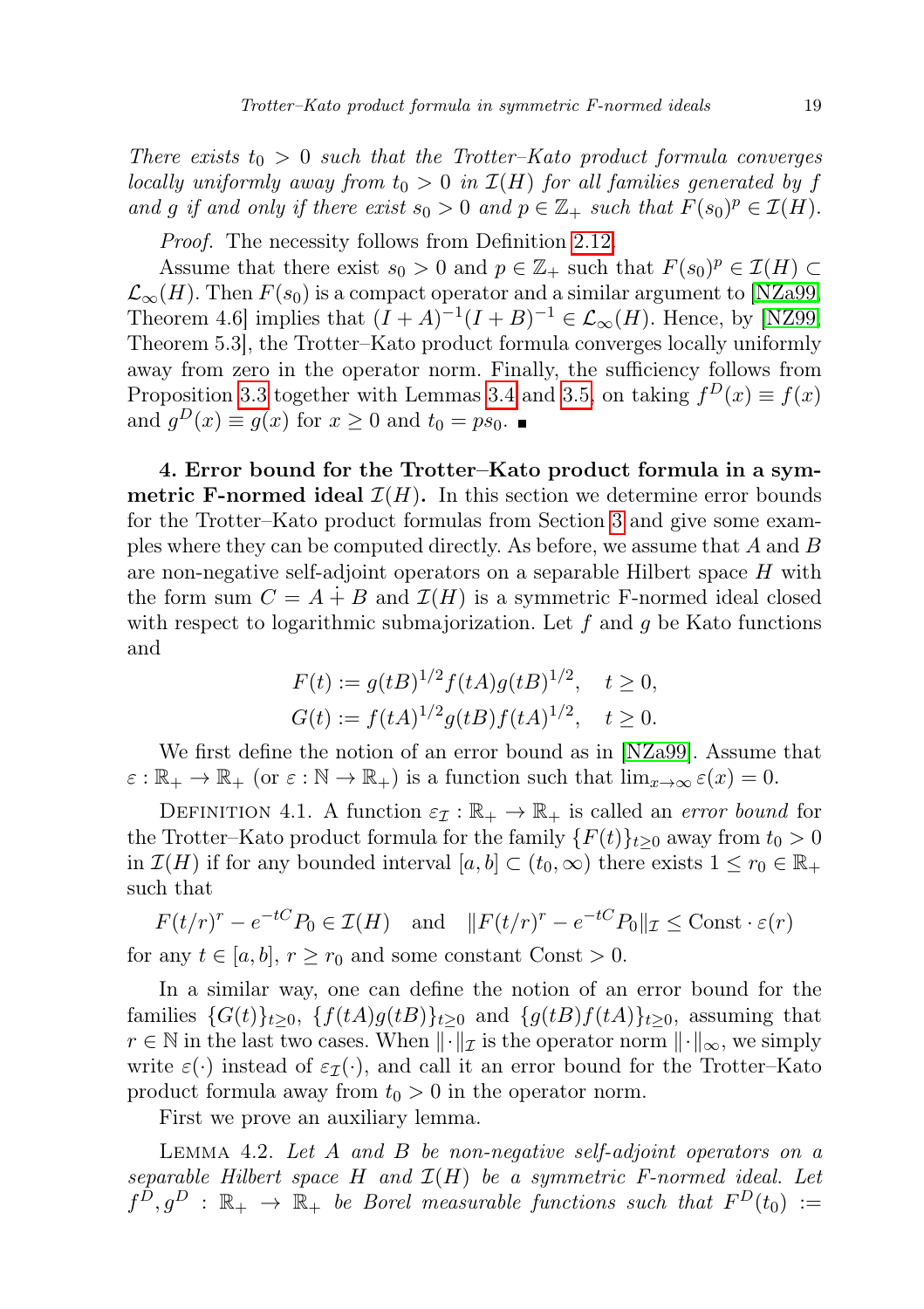$$
g^{D}(t_{0}B)^{1/2} f^{D}(t_{0}A) g^{D}(t_{0}B)^{1/2} \in \mathcal{I}(H) \text{ for some } t_{0} > 0. \text{ Then } G^{D}(t_{0}) :=
$$
  

$$
f^{D}(t_{0}A)^{1/2} g^{D}(t_{0}B) f^{D}(t_{0}A)^{1/2} \in \mathcal{I}(H) \text{ and}
$$
  
(31) 
$$
s_{j}(G^{D}(t_{0})) \leq s_{j}(F^{D}(t_{0})), \quad j \geq 1.
$$

Proof. Let

<span id="page-19-1"></span> $E(t) = f^{D}(tA)^{1/2}g^{D}(tB)^{1/2}, t \ge 0.$ 

Note that  $|E(t)| = F^{D}(t)^{1/2}$  and  $|E(t)^{*}| = G^{D}(t)^{1/2}$ . Therefore, denoting by  $U(t)$  the partial isometry in the polar decomposition

$$
E(t) = U(t)F^{D}(t)^{1/2}, \quad t \ge 0,
$$

we conclude that

$$
G^{D}(t_0) = E(t_0)E(t_0)^{*} = U(t_0)F^{D}(t_0)U(t_0)^{*} \in \mathcal{I}(H),
$$

which also implies  $(31)$ .

Now we present the following result which is helpful to compute error bounds for the Trotter–Kato product formula in some special symmetric F-normed ideals. The proof is similar to [\[NZa99,](#page-23-10) Theorem 5.1].

<span id="page-19-0"></span>PROPOSITION 4.3. Let A and B be non-negative self-adjoint operators on a separable Hilbert space H and  $\mathcal{I}(H)$  be a symmetric F-normed ideal closed with respect to logarithmic submajorization. Let  $f^D, g^D : \mathbb{R}_+ \to \mathbb{R}_+$  be Borel measurable functions such that  $F^D(t_0) = g^D(t_0 B)^{1/2} f^D(t_0 A) g(t_0 B)^{1/2} \in$  $\mathcal{I}(H)$  for some  $t_0 > 0$ . Assume that f and g are Kato functions dominated by  $f^D$  and  $g^D$ , respectively. Then:

<span id="page-19-2"></span>(i) For families  ${F(t)}_{t>0}$  and  ${G(t)}_{t>0}$ , we have

$$
||F(t/r)^r - e^{-tC}P_0||_{\mathcal{I}} \le 2C_{\mathcal{I}}|| ||F(t/r)^{r/2} - e^{-tC/2}P_0||_{\infty}F_D(t_0)||_{\mathcal{I}},
$$
  

$$
||G(t/r)^r - e^{-tC}P_0||_{\mathcal{I}} \le 2C_{\mathcal{I}}|| ||G(t/r)^{r/2} - e^{-tC/2}P_0||_{\infty}F_D(t_0)||_{\mathcal{I}}
$$

for  $2t_0 \le t \le rt_0$  and  $r \ge 2$ .

<span id="page-19-3"></span>(ii) For families  $\{f(tA)g(tB)\}_{t\geq 0}$  and  $\{g(tB)f(tA)\}_{t\geq 0}$ , we have

$$
\begin{aligned} \|(f(tA/n)g(tB/n))^n - e^{-tC}P_0\|_{\mathcal{I}} \\ &\leq C_{\mathcal{I}} \|\|(f(tA/n)g(tB/n))^k - e^{-ktC/n}P_0\|_{\infty}F^D(t_0)\|_{\mathcal{I}} \\ &+ C_{\mathcal{I}} \|\|(f(tA/n)g(tB/n))^m - e^{-mtC/n}P_0\|_{\infty}F^D(t_0)\|_{\mathcal{I}}, \\ \|(g(tB/n)f(tA/n))^n - e^{-tC}P_0\|_{\mathcal{I}} \end{aligned}
$$

$$
\leq C_{\mathcal{I}} \left\| \left\| (g(tB/n)f(tA/n))^k - e^{-ktC/n} P_0 \right\|_{\infty} F^D(t_0) \right\|_{\mathcal{I}} + C_{\mathcal{I}} \left\| \left\| (g(tB/n)f(tA/n))^m - e^{-mtC/n} P_0 \right\|_{\infty} F^D(t_0) \right\|_{\mathcal{I}}.
$$

 $for t<sub>0</sub> ≤ (m-1)t/n ≤ (m-1)t<sub>0</sub>, m ≥ 2 and kt/n ≥ t<sub>0</sub>, where k := [n/2]$ and  $m := [(n + 1)/2]$  with  $n \ge 3$ .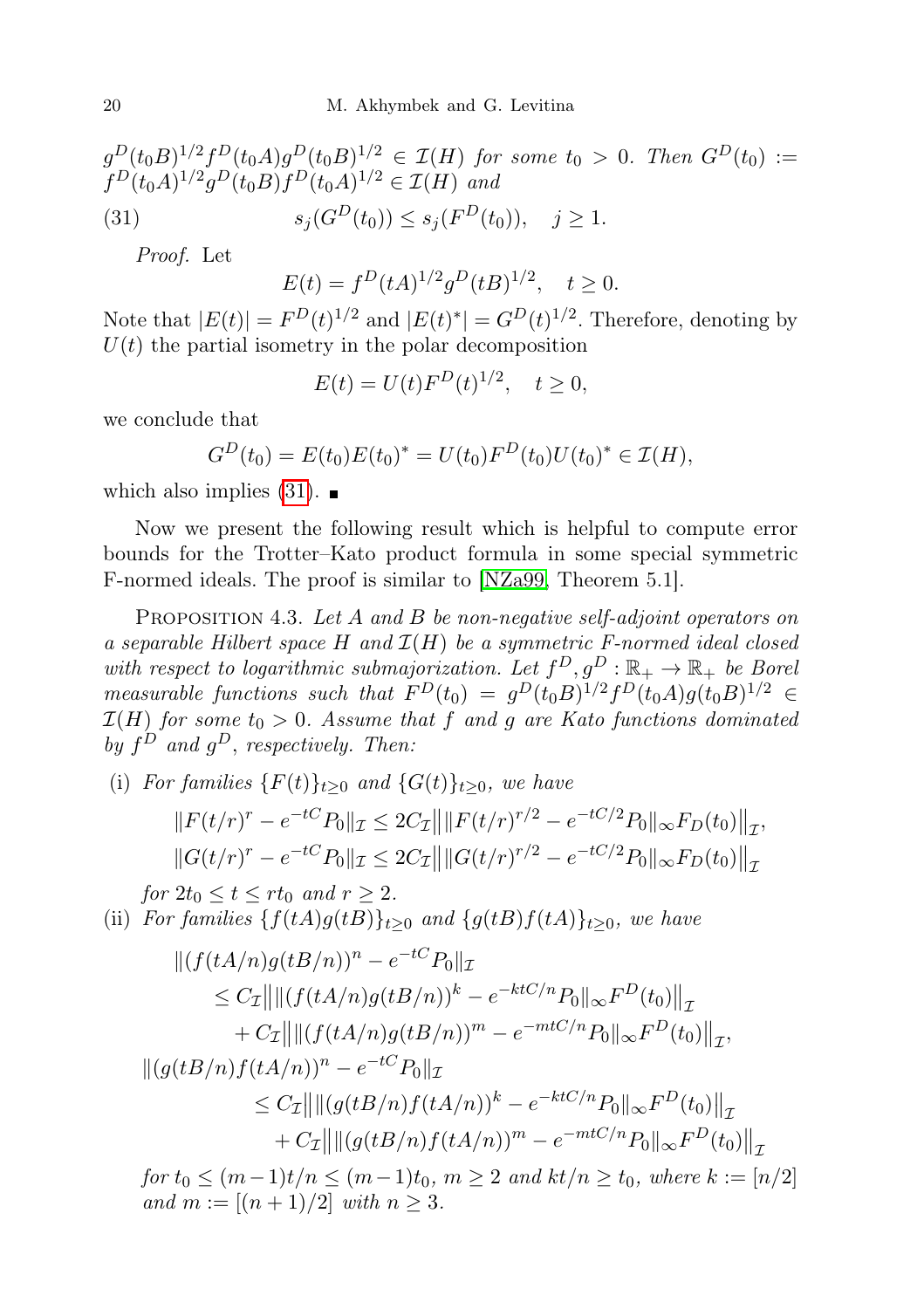*Proof.* [\(i\)](#page-19-2) For  $r \in \mathbb{R}_+$ , we write

<span id="page-20-0"></span>(32) 
$$
F(t/r)^{r} - e^{-tC} P_0 = (F(t/r)^{r/2} - e^{-tC/2} P_0) F(t/r)^{r/2} + e^{-tC/2} P_0 (F(t/r)^{r/2} - e^{-tC/2} P_0).
$$

By  $(4)$ , we have

(33) 
$$
||F(t/r)^{r} - e^{-tC}P_0||_{\mathcal{I}} \le ||||F(t/r)^{r/2} - e^{-tC/2}P_0||_{\infty}F(t/r)^{r/2}||_{\mathcal{I}} + ||||F(t/r)^{r/2} - e^{-tC/2}P_0||_{\infty}e^{-tC/2}P_0||_{\mathcal{I}}.
$$

Since  $F^{D}(t_0) \in \mathcal{I}(H)$ , Lemmas [3.4](#page-15-0) and [3.5](#page-15-1) imply

$$
F(t/r)^{r/2} \prec \prec_{\log} F^D(t_0) \quad \text{for } 2t_0 \le t \le rt_0, r \ge 2, \text{ and}
$$
  

$$
e^{-tC/2}P_0 \prec \prec_{\log} F^D(t_0) \quad \text{for } t \ge 2t_0.
$$

Since  $\mathcal{I}(H)$  is closed with respect to logarithmic submajorization, it follows that

$$
||F(t/r)^{r} - e^{-tC}P_0||_{\mathcal{I}} \le 2C_{\mathcal{I}}|| ||F(t/r)^{r/2} - e^{-tC/2}P_0||_{\infty}F^{D}(t_0)||_{\mathcal{I}}
$$

for  $2t_0 \leq t \leq rt_0$ .

For the family  $\{G(t)\}_{t>0}$  we have a similar estimate via decomposition similar to [\(32\)](#page-20-0) with an additional reference to Lemma [4.2.](#page-18-0)

[\(ii\)](#page-19-3) We prove the result for the family  $\{f(tA)g(tB)\}_{t>0}$ ; the argument for  ${g(tB)f(tA)}_{t\geq0}$  is similar and is omitted. Let  $n \in \mathbb{N}$  and write  $n = k + m$ with

$$
k := \left[\frac{n}{2}\right], \quad m := \left[\frac{n+1}{2}\right], \quad n \ge 3.
$$

We have

(34) 
$$
(f(tA/n)g(tB/n))^n - e^{-tC}P_0
$$
  
= 
$$
((f(tA/n)g(tB/n))^k - e^{-ktC/n}P_0)(f(tA/n)g(tB/n))^m
$$
  
+ 
$$
e^{-ktC/n}P_0((f(tA/n)g(tB/n))^m - e^{-mtC/n}P_0).
$$

Therefore, the triangle inequality and [\(4\)](#page-4-3) imply

<span id="page-20-1"></span>(35) 
$$
\| (f(tA/n)g(tB/n))^n - e^{-tC} P_0 \|_{\mathcal{I}} \le \| \| (f(tA/n)g(tB/n))^k - e^{-ktC/n} P_0 \|_{\infty} (f(tA/n)g(tB/n))^m \|_{\mathcal{I}} + \| e^{-ktC/n} P_0 \| (f(tA/n)g(tB/n))^m - e^{-mtC/n} P_0 \|_{\infty} \|_{\mathcal{I}}.
$$

We consider the two terms on the right hand side of  $(35)$  separately. Note that

$$
(f(tA/n)g(tB/n))^{m} = f(tA/n)g(tB/n)^{1/2}F(t/n)^{m-1}g(tB/n)^{1/2}.
$$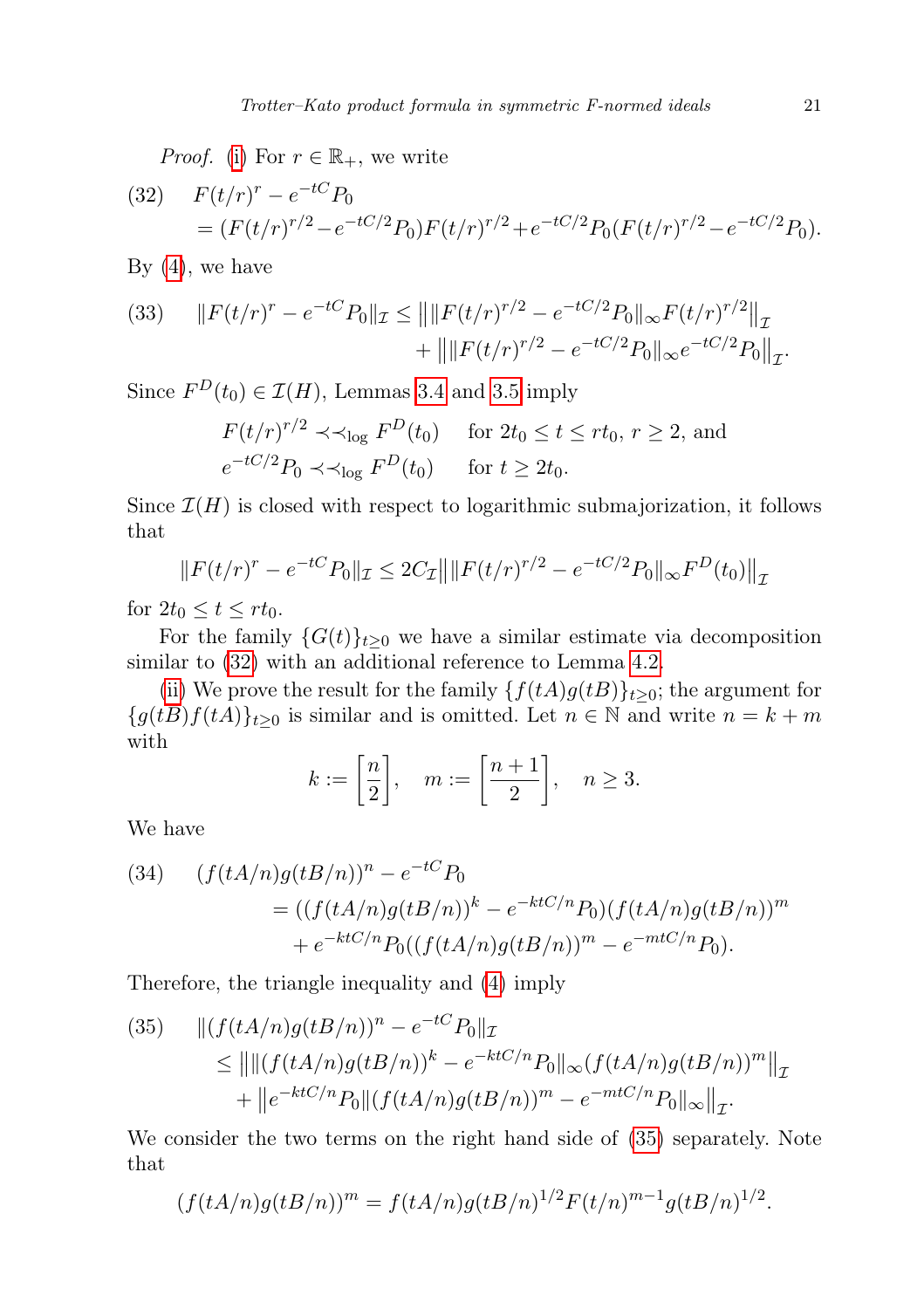By Lemma [3.4,](#page-15-0)  $F(t/n)^{m-1} \in \mathcal{I}(H)$  when  $t_0 \leq (m-1)t/n \leq (m-1)t_0$  and  $m-1 \geq 1$ . Therefore,  $(f(tA/n)g(tB/n))^m \in \mathcal{I}(H)$  and

(36) 
$$
(f(tA/n)g(tB/n))^m \prec \prec_{\log} F(t/n)^{m-1} \prec \prec_{\log} F^D(t_0)
$$

<span id="page-21-1"></span>for  $t_0 \leq (m-1)t/n \leq (m-1)t_0$  and  $m-1 \geq 1$ . Lemma [3.5](#page-15-1) implies that  $e^{-ktC/n}P_0 \in \mathcal{I}(H)$  and

(37) 
$$
e^{-ktC/n}P_0 \prec \prec_{\log} F^D(t_0)
$$

for  $kt/n \geq t_0$ . Hence, by [\(35\)](#page-20-1)–[\(37\)](#page-21-1) together with the fact that  $\mathcal{I}(H)$  is closed with respect to logarithmic submajorization, we have

(38) 
$$
\| (f(tA/n)g(tB/n))^n - e^{-tC} P_0 \|_{\mathcal{I}} \n\leq C_{\mathcal{I}} \| \| (f(tA/n)g(tB/n))^k - e^{-ktC/n} P_0 \|_{\infty} F^D(t_0) \|_{\mathcal{I}} \n+ C_{\mathcal{I}} \| \| (f(tA/n)g(tB/n))^m - e^{-mtC/n} P_0 \|_{\infty} F^D(t_0) \|_{\mathcal{I}}
$$

for  $t_0 \le (m-1)t/n \le (m-1)t_0, m \ge 2$  and  $kt/n \ge t_0$ .

Now we present some examples similar to [\[NZa99,](#page-23-10) Theorem 5.1], where the error bounds can be computed directly. Recall that the notion of an error bound in the operator norm is defined as in Definition [4.1.](#page-18-1)

<span id="page-21-0"></span>EXAMPLE 4.4. (i) Let  $(\mathcal{I}(H), \|\cdot\|_{\mathcal{I}})$  be a symmetric F-normed ideal closed with respect to logarithmic submajorization and let  $f, g, f^D$  and  $g^D$  be as in Proposition [4.3](#page-19-0) such that  $F^{D}(t_0) \in \mathcal{I}(H)$  for some  $t_0 > 0$ , and

(39) 
$$
\|\alpha F^{D}(t_0)\|_{\mathcal{I}} = O(\alpha^q), \quad \alpha \to 0.
$$

Let  $\varepsilon(r)$ ,  $r \geq 1$ , be an error bound for the Trotter–Kato product formula in the operator norm away from  $t_0 > 0$ . Then, by Proposition [4.3](#page-19-0)[\(i\)](#page-19-2),

<span id="page-21-2"></span>
$$
||F(t/r)^{r} - e^{-tC}P_0||_{\mathcal{I}} \leq 2C_{\mathcal{I}}|| ||F(t/r)^{r/2} - e^{-tC/2}P_0||_{\infty}F_D(t_0)||_{\mathcal{I}}.
$$

Hence, the symmetry of the F-norm and [\(39\)](#page-21-2) imply that

$$
||F(t/r)^{r} - e^{-tC}P_0||_{\mathcal{I}} \leq \text{Const} \cdot ||\varepsilon(r/2)F_D(t_0)||_{\mathcal{I}} \leq \text{Const} \cdot \varepsilon(r/2)^{q}
$$

for some constant Const > 0. Hence, the function  $\varepsilon_{\mathcal{I}}(r) = \varepsilon (r/2)^q, r \geq 2$ , is an error bound for the Trotter–Kato product formula for the family  ${F(t)}_{t\geq0}$ away from  $2t_0$  in  $\mathcal{I}(H)$ . Similarly, by the second inequality of Proposi-tion [4.3\(](#page-19-0)[i\)](#page-19-2), we have an analogous error bound for  $\{G(t)\}_{t\geq0}$  away from  $2t_0$ in  $\mathcal{I}(H)$ . For the family  $\{f(tA)g(tB)\}_{t>0}$ , using Proposition [4.3](#page-19-0)[\(ii\)](#page-19-3) and arguments above, we have

$$
\begin{aligned} \|(f(tA/n)g(tB/n))^n - e^{-tC}P_0\|_{\mathcal{I}} \\ &\leq \text{Const} \cdot \left( \left\| \varepsilon \left( \left[ \frac{n}{2} \right] \right) F^D(t_0) \right\|_{\mathcal{I}} + \left\| \varepsilon \left( \left[ \frac{n+1}{2} \right] \right) F^D(t_0) \right\|_{\mathcal{I}} \right), \end{aligned}
$$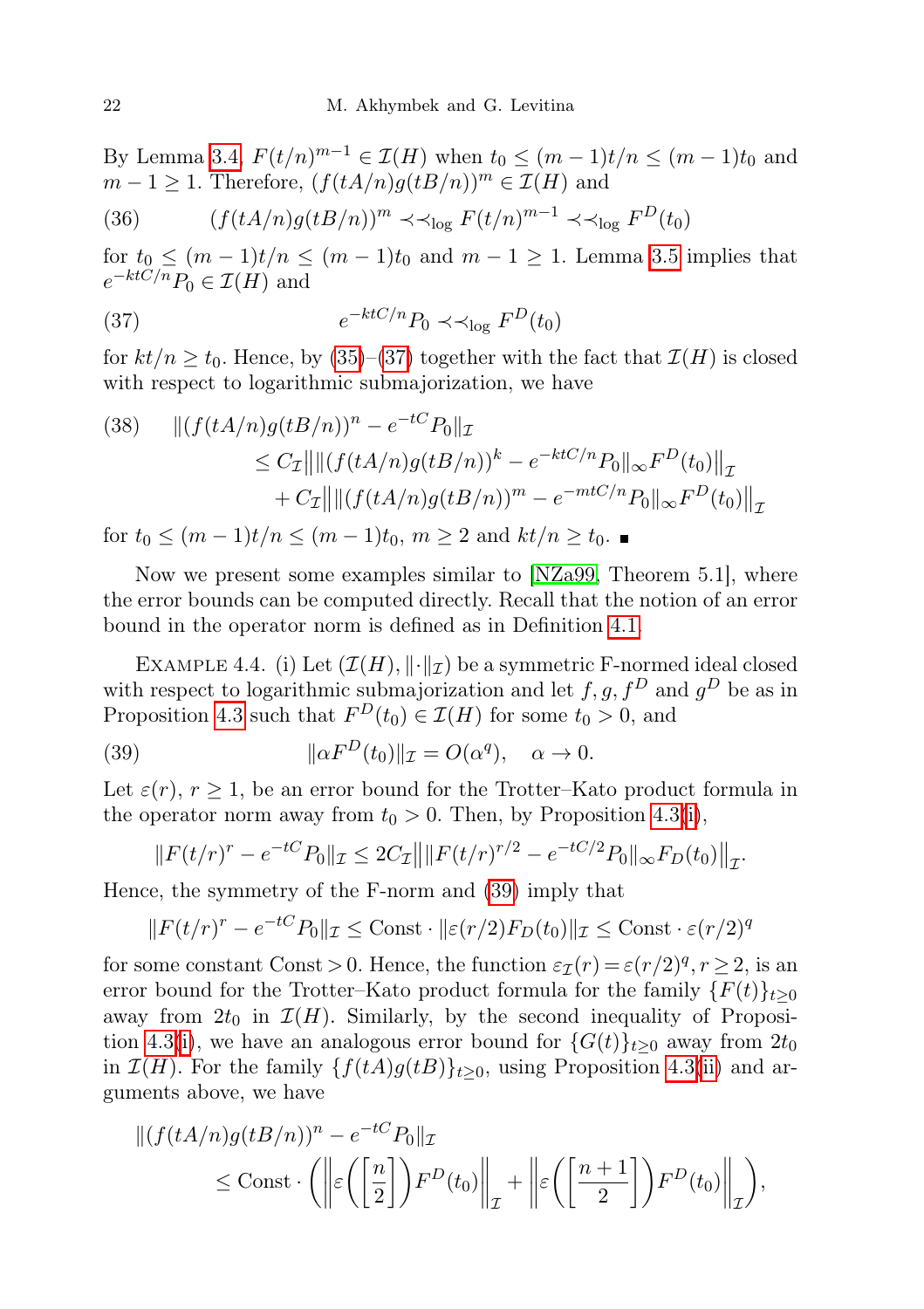which together with [\(39\)](#page-21-2) implies

$$
\| (f(tA/n)g(tB/n))^n - e^{-tC} P_0 \|_{\mathcal{I}} \leq \text{Const} \cdot \left( \varepsilon \left( \left[ \frac{n}{2} \right] \right)^q + \varepsilon \left( \left[ \frac{n+1}{2} \right] \right)^q \right)
$$

for some constant Const > 0. Therefore,  $\varepsilon_{\mathcal{I}}(n) = \varepsilon \left( \left[ \frac{n}{2} \right] \right)$  $\left[\frac{n}{2}\right]$ )<sup>q</sup> +  $\varepsilon$  ( $\left[\frac{n+1}{2}\right]$  $\left(\frac{+1}{2}\right)\right)^q$  $n \geq 3$ , is an error bound for the Trotter–Kato product formula for the family  $\{f(tA)g(tB)\}_{t>0}$  away from  $2t_0$  in  $\mathcal{I}(H)$ . In a similar way, by the second inequality of Proposition [4.3](#page-19-0)[\(ii\)](#page-19-3), we have an analogous error bound for  $\{g(tB)f(tA)\}_{t>0}$ .

(ii) Let  $(\mathcal{I}(H), \|\cdot\|_{\mathcal{I}})$  be a symmetric quasi-normed ideal and  $\varepsilon(r), r \in \mathbb{R}_+,$ be an error bound for the Trotter–Kato product formula in the operator norm away from  $t_0 > 0$ . Then, under the assumptions of Proposition [4.3,](#page-19-0) the arguments similar to [\(4.4\)](#page-21-0) and the homogeneity of the quasi-norm imply that

$$
\varepsilon_{\mathcal{I}}(r) = \varepsilon(r/2), \quad 2 \le r \in \mathbb{R}_+,
$$

and

$$
\varepsilon_{\mathcal{I}}(n) = \varepsilon\bigg(\bigg[\frac{n}{2}\bigg]\bigg) + \varepsilon\bigg(\bigg[\frac{n+1}{2}\bigg]\bigg), \quad 3 \le n \in \mathbb{N},
$$

are the error bounds locally away from  $2t_0$  in  $\mathcal{I}(H)$  for the families  $\{F(t)\}_{t\geq0}$ ,  ${G(t)}_{t>0}$  and  ${f(tA)g(tB)}_{t>0}$ ,  ${g(tB)f(tA)}_{t>0}$ , respectively.

(iii) Let  $\mathcal{L}_1(H)$  be the trace class ideal equipped with the functional  $||X||_{\text{log}} = \sum_{k\geq 1} \log(1 + s_k(X)), X \in \mathcal{L}_{\infty}(H)$ . By [\[DSZ16\]](#page-23-13),  $(\mathcal{L}_1(H), ||\cdot||_{\text{log}})$ is a complete symmetric F-normed ideal. For  $X \in \mathcal{L}_1(H)$  and  $\alpha \in [0,1]$ , we have

<span id="page-22-0"></span>(40) 
$$
\|\alpha X\|_{\log} \le \|\alpha X\|_1 \le \alpha(1 + \|X\|_{\infty}) \|X\|_{\log},
$$

where  $\|\cdot\|_1$  is the trace class norm. Let  $\varepsilon(r)$ ,  $r \in \mathbb{R}_+$ , be an error bound for the Trotter–Kato product formula in the operator norm away from  $t_0 > 0$ . Then, under the assumptions of Proposition [4.3,](#page-19-0) [\(40\)](#page-22-0) and the arguments similar to [\(4.4\)](#page-21-0) imply that the error bounds are  $\varepsilon_{\mathcal{I}}(r) = \varepsilon(r/2), 2 \le r \in \mathbb{R}_+,$ and  $\varepsilon_{\mathcal{I}}(n) = \varepsilon\left(\left\lceil \frac{n}{2}\right\rceil\right)$  $\left[\frac{n}{2}\right]+\varepsilon\left(\left[\frac{n+1}{2}\right]_2\right)$  $\left[\frac{+1}{2}\right]$ ,  $3 \leq n \in \mathbb{N}$ , for families  $\{F(t)\}_{t \geq 0}$ ,  $\{G(t)\}_{t \geq 0}$ and  $\{f(tA)g(tB)\}_{t\geq0}$ ,  $\{g(tB)f(tA)\}_{t\geq0}$ , respectively.

Acknowledgements. The authors thank the anonymous referee for reading the paper carefully and providing thoughtful comments, which improved the exposition of the paper.

The first author was partially supported by grant No. AP08052004 of the Science Committee of the Ministry of Education and Science of the Republic of Kazakhstan.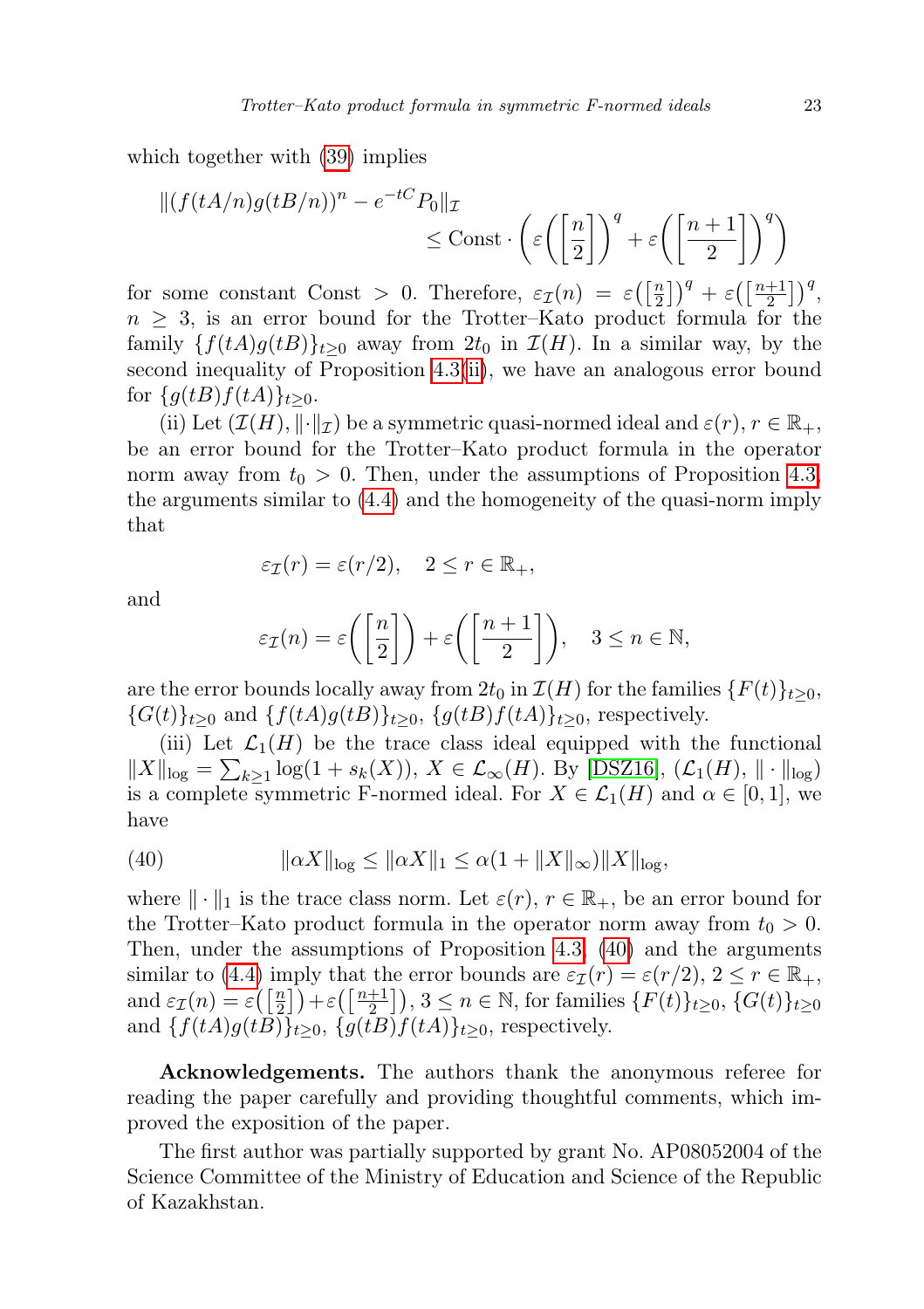## References

- <span id="page-23-13"></span>[\[DSZ16\]](http://dx.doi.org/10.1007/s11785-016-0569-9) K. Dykema, F. Sukochev and D. Zanin, Algebras of log-integrable functions and operators, Complex Anal. Oper. Theory 10 (2016), 1775–1787.
- <span id="page-23-20"></span>[GK69] I. C. Gohberg and M. G. Kreĭn, *Introduction to the Theory of Linear Nonselfad*joint Operators, Amer. Math. Soc., Providence, RI, 1969.
- <span id="page-23-23"></span>[\[H95\]](http://dx.doi.org/10.1007/BF00739803) F. Hiai, Trace norm convergence of exponential product formula, Lett. Math. Phys. 33 (1995), 147–158.
- <span id="page-23-9"></span>[\[H97\]](http://dx.doi.org/10.4064/-38-1-119-181) F. Hiai, Log-majorizations and norm inequalities for exponential operators, in: Linear Operators (Warszawa, 1994), Banach Center Publ. 38, Inst. Math., Polish Acad. Sci., Warszawa, 1997, 119–181.
- <span id="page-23-19"></span>[\[HLS17\]](http://dx.doi.org/10.4064/sm8349-10-2016) J. Huang, G. Levitina and F. Sukochev, Completeness of symmetric ∆-normed spaces of  $\tau$ -measurable operators, Studia Math. 237 (2017), 201–219.
- <span id="page-23-16"></span>[H66] R. A. Hunt, On  $L(p, q)$  spaces, Enseign. Math. (2) 12 (1966), 249–276.
- <span id="page-23-22"></span>[\[K98\]](http://dx.doi.org/10.1515/crll.1998.102) N. J. Kalton, Spectral characterization of sums of commutators. I, J. Reine Angew. Math. 504 (1998), 115–125.
- <span id="page-23-11"></span>[\[KPR84\]](http://dx.doi.org/10.1017/CBO9780511662447) N. J. Kalton, N. T. Peck and J. W. Roberts, An F-space Sampler, Cambridge Univ. Press, Cambridge, 1984.
- <span id="page-23-3"></span>[\[K74\]](http://dx.doi.org/10.3792/pja/1195518790) T. Kato, On the Trotter–Lie product formula, Proc. Japan Acad. 50 (1974), 694–698.
- <span id="page-23-2"></span>[K78] T. Kato, Trotter's product formula for an arbitrary pair of self-adjoint contraction semigroups, in: Topics in Functional Analysis (essays dedicated to M. G. Kreĭn on the occasion of his 70th birthday), Adv. Math. Suppl. Stud. 3, Academic Press, New York, 1978, 185–195.
- <span id="page-23-12"></span>[K69] G. Köthe, *Topological Vector Spaces. I*, Springer, New York, 1969.
- <span id="page-23-14"></span>[LSZ13] S. Lord, F. Sukochev and D. Zanin, *Singular Traces*, De Gruyter, Berlin, 2013.
- <span id="page-23-18"></span>[\[MO58\]](http://dx.doi.org/10.4064/sm-17-1-97-119) S. Mazur and W. Orlicz, On some classes of linear spaces, Studia Math. 17 (1958), 97–119.
- <span id="page-23-7"></span>[\[NZ90\]](http://dx.doi.org/10.1002/andp.19905020213) H. Neidhardt and V. A. Zagrebnov, On the Trotter product formula for Gibbs semigroups, Ann. Phys. (7) 47 (1990), 183–191.
- <span id="page-23-8"></span>[\[NZa90\]](http://dx.doi.org/10.1007/BF02161418) H. Neidhardt and V. A. Zagrebnov, The Trotter–Kato product formula for Gibbs semigroups, Comm. Math. Phys. 131 (1990), 333–346.
- <span id="page-23-5"></span>[\[NZ99\]](http://dx.doi.org/10.1007/s002200050671) H. Neidhardt and V. A. Zagrebnov, Trotter–Kato product formula and operatornorm convergence, Comm. Math. Phys. 205 (1999), 129–159.
- <span id="page-23-10"></span>[\[NZa99\]](http://dx.doi.org/10.1006/jfan.1999.3435) H. Neidhardt and V. A. Zagrebnov, Trotter–Kato product formula and symmetrically normed ideals, J. Funct. Anal. 167 (1999), 113–147.
- <span id="page-23-15"></span>[\[P09\]](http://dx.doi.org/10.5209/rev_REMA.2009.v22.n1.16350) A. Pietsch, About the Banach envelope of  $l_{1,\infty}$ , Rev. Mat. Complut. (1) 22 (2009), 209–226.
- <span id="page-23-1"></span>[RS80] M. Reed and B. Simon, Methods of Modern Mathematical Physics. I, Academic Press, New York, 1980.
- <span id="page-23-4"></span>[R93] Dzh. L. Rogava, Error bounds for Trotter-type formulas for selfadjoint operators, Funktsional. Anal. i Prilozhen. 27 (1993), no. 3, 84–86 (in Russian).
- <span id="page-23-17"></span>[\[R59\]](http://dx.doi.org/10.4064/sm-18-1-1-9) S. Rolewicz, Some remarks on the spaces  $N(L)$  and  $N(l)$ , Studia Math. 18  $(1959), 1-9.$
- <span id="page-23-21"></span>[\[SZ14\]](http://dx.doi.org/10.1016/j.aim.2013.10.028) F. Sukochev and D. Zanin, Which traces are spectral?, Adv. Math. 252 (2014), 406–428.
- <span id="page-23-0"></span>[\[T59\]](http://dx.doi.org/10.1090/S0002-9939-1959-0108732-6) H. F. Trotter, On the product of semi-groups of operators, Proc. Amer. Math. Soc. 10 (1959), 545–551.
- <span id="page-23-6"></span>[\[Z88\]](http://dx.doi.org/10.1063/1.527985) V. A. Zagrebnov, The Trotter–Lie product formula for Gibbs semigroups, J. Math. Phys. 29 (1988), 888–891.